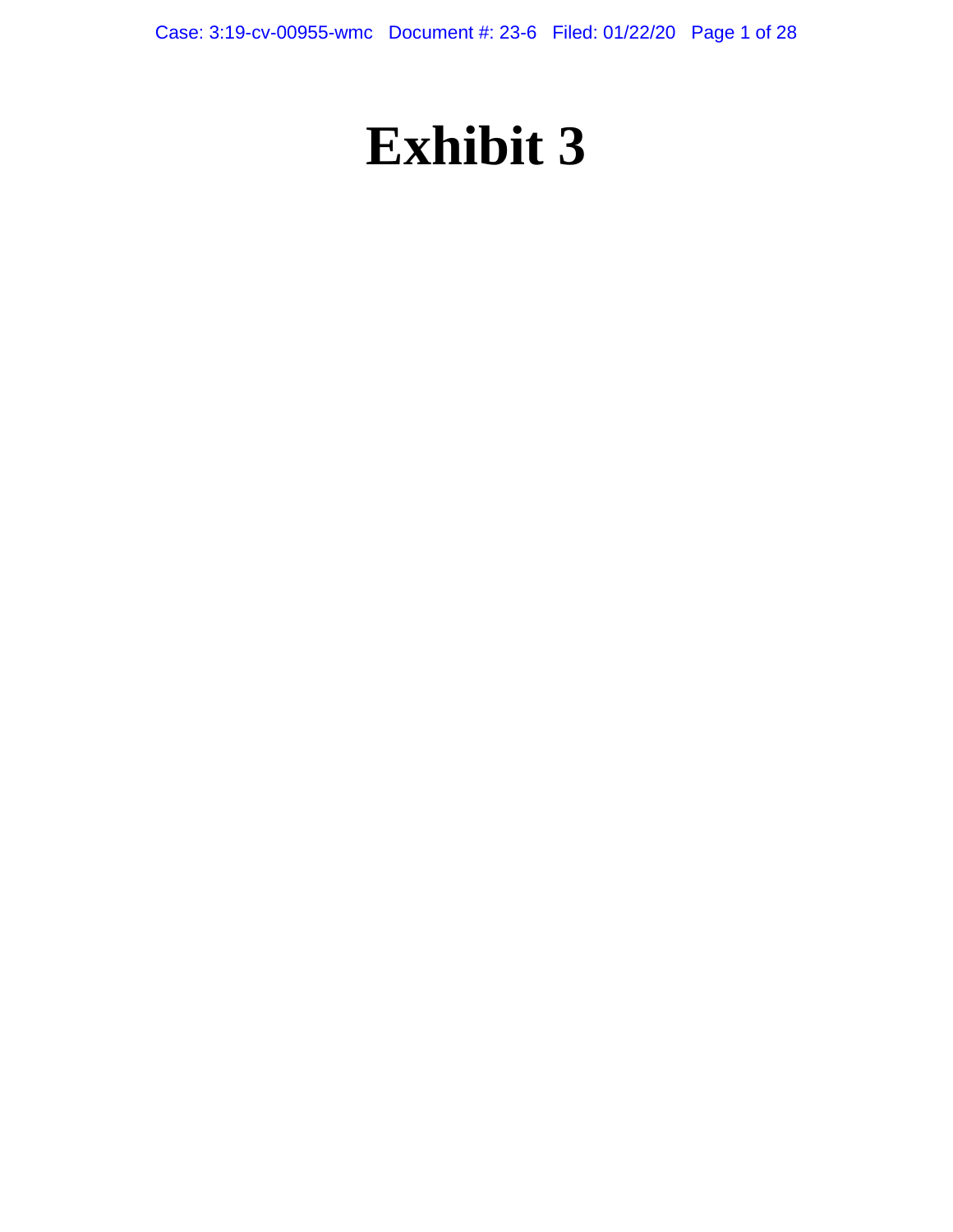# *The Andrew Goodman Foundation v. Bostelmann***, No. 19-cv-955 (WD Wisc.)**

# **Expert Report of Kenneth R. Mayer, Ph.D.**

# **January 21, 2020**

# **I. Introduction and Summary of Conclusions**

I have been asked by Plaintiffs in the above-captioned matter to offer an opinion about the effects of the college and university ID provisions of Wisconsin Act 23 on young voter participation in Wisconsin elections after Act 23's enactment. This report provides that analysis and concludes that Act 23 reduced registration and turnout among students in the 2016 and 2018 elections, below what it would have been had the requirements not been in effect. The number of student registrations declined significantly between 2012 and 2016, and between 2014 and 2018, and changes in student turnout were far below the national turnout figures for college and university students.

I am being compensated at a rate of \$350 per hour for my services in this matter.

# **II. Qualifications and Expertise**

I have a Ph.D. in political science from Yale University, where my graduate training included courses in econometrics and statistics. My undergraduate degree is from the University of California, San Diego, where I majored in political science and minored in applied mathematics. I have been on the faculty of the political science department at the University of Wisconsin-Madison since August 1989. My curriculum vitae is attached to this report as Appendix B.

All publications that I have authored and published in the past ten years appear in my curriculum vitae. Those publications include the following peer-reviewed journals: *Journal of Politics*, *American Journal of Political Science*, *Election Law Journal*, *Legislative Studies Quarterly*, *Presidential Studies Quarterly*, *American Politics Research*, *Congress and the Presidency*, *Public Administration Review*, *Political Research Quarterly*, and *PS: Political Science and Politics*. I have also published in law reviews, including the *Richmond Law Review*, the *UCLA Pacific Basin Law Journal*, and the *University of Utah Law Review*. My work on campaign finance has been published in *Legislative Studies Quarterly*, *Regulation*, *PS: Political Science and Politics*, *Richmond Law Review*, the *Democratic Audit of Australia*, and in an edited volume on electoral competitiveness published by the Brookings Institution Press. My research on campaign finance has been cited by the U.S. Government Accountability Office, and by legislative research offices in Connecticut and Wisconsin.

My work on election administration has been published in the *Election Law Journal*, *American Journal of Political Science*, *Public Administration Review*, *Political Research Quarterly*, and *American Politics Research*. I was part of a research group retained by the Wisconsin Government Accountability Board to review their compliance with federal mandates and reporting systems under the Help America Vote Act, and to survey local election officials throughout the state. I serve on the Steering Committee of the Wisconsin Elections Research Center, a unit with the UW-Madison College of Letters and Science. In 2012, I was retained by the United States Department of Justice to analyze data and methods regarding Florida's efforts to identify and remove claimed ineligible noncitizens from the statewide file of registered voters.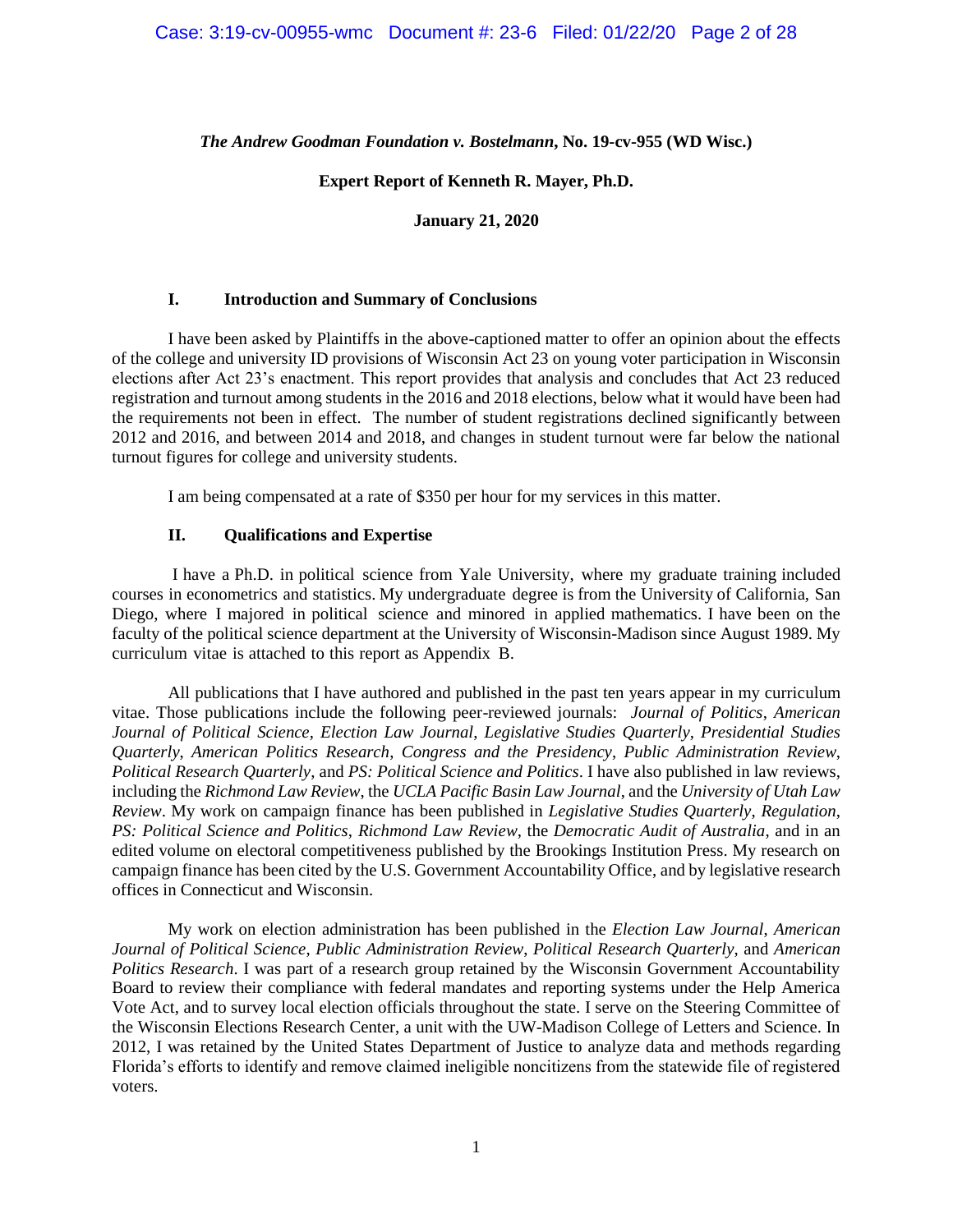In the past nine years, I have testified as an expert witness in trial, deposition, or report in the following cases:

- Federal: *Kumar v. Frisco Independent School District*, No. 4:19-cv-00284 (E.D. Tex. 2019); *Vaughan v. Lewisville Independent School District*, No. 4:19-cv-00109 (E.D. Tex. 2019); *Tyson v. Richardson Independent School District*, No. 3:18-cv-00212 (N.D. Tex. 2018); *Dwight et al. v Raffensperger*, No: 1:18-cv-2869-RWS (N.D. Ga. 2018); *League of Women Voters of Michigan, et al. v. Johnson*, No. 2:17-cv-14148-DPH-SDD (S.D. Mich. 2018); *One Wis*. *Institute*, *Inc. v. Thomsen* 198 F. Supp. 3d 896 (W.D. Wis. 2016); *Whitford v. Gill*, 218 F. Supp. 3d 837 (W.D. Wis. 2016); *Baldus v. Members of Wis. Gov't Accountability Bd.*, 849 F. Supp. 2d 840 (E.D. Wis. 2012).
- State: *Priorities U.S.A, .et al. v. Missouri, et al.,* No. 19AC-CC00226 (Cir. Ct. of Cole Cty., MO 2018); *Milwaukee Branch of the NAACP v. Walker*, 851 N.W. 2d 262 (Wis. 2014); *Kenosha Cty*. *v. City of Kenosha*, No. 11-CV-1813 (Wis. Cir. Ct., Kenosha Cty., WI 2011).

Courts consistently have accepted my expert opinions, and the basis for those opinions. No court has ever excluded my expert opinion under *Daubert* or any other standard. Courts have cited my expert opinions in their decisions, finding my opinions reliable and persuasive. *See Priorities U.S.A., et al. v. Missouri, et al.,* No. 19AC-CC00226 (Cir. Ct. Cole Cty., MO); *Whitford v. Gill*, 218 F. Supp. 3d 837 (W.D. Wis. 2016); *One Wis*. *Inst.*, *Inc. v. Thomsen* 198 F. Supp. 3d 896 (W.D. Wis. 2016); *Baldus v. Members of Wis. Gov't Accountability Bd.*, 849 F. Supp. 2d 840 (E.D. Wis. 2012); *Milwaukee Branch of the NAACP v. Walker*,851 N.W. 2d 262 (Wis. 2014); *Baumgart v. Wendelberger*, No. 01-C-0121, 2002 WL 34127471 (E.D. Wis. May 30, 2002).

## **III. Background**

 $\overline{a}$ 

Wisconsin Act 23, which went into effect in 2016, requires voters to show a qualifying photo ID at the polls before obtaining a ballot (absentee voters must show ID before receiving a ballot if they vote in person, or provide a photocopy of an ID when applying by mail). The most common forms of qualifying ID are a Wisconsin driver's license or state-issued Department of Motor Vehicles photo ID. Individuals lacking a WI license or ID must use another form of identification, such as a passport, military or veterans ID, college/university ID, or a special DMV-issued ID solely for voting.

College and university student IDs qualify as a voter ID only if they include a signature, a date of issuance, and have an expiration date no more than two years after the date of issuance. Students using this form of ID also must show proof that they are currently enrolled at the institution that issued the ID.

Approximately 230,000 students are enrolled at 4-year accredited public or private colleges and universities in Wisconsin.<sup>1</sup> Standard IDs at most of these institutions do not qualify as voter ID, because they are issued for more than two years or lack a signature. While many institutions also provide a second, qualifying ID for voting use upon request, obtaining this second ID generally requires a separate trip to a registrar or other office that issues the voting ID. And students, of course, must be aware that they need to obtain such an ID. To my knowledge, the only UW campuses with a standard qualifying ID are Eau Claire, Green Bay, Stout, and Superior. The only private institutions with a standard qualifying ID are Beloit, Edgewood, Lakeland, Marian, Mount Mary, Northland, Ripon, and Wisconsin Lutheran.

The student ID requirements of Act 23 impose a particular burden on students. Students whose standard ID does not qualify must acquire and then retain their voter ID for up to two years, even though

<sup>&</sup>lt;sup>1</sup> This does not include the roughly 55,000 full-time equivalent students in the Wisconsin Technical College system or at 2-year UW campuses.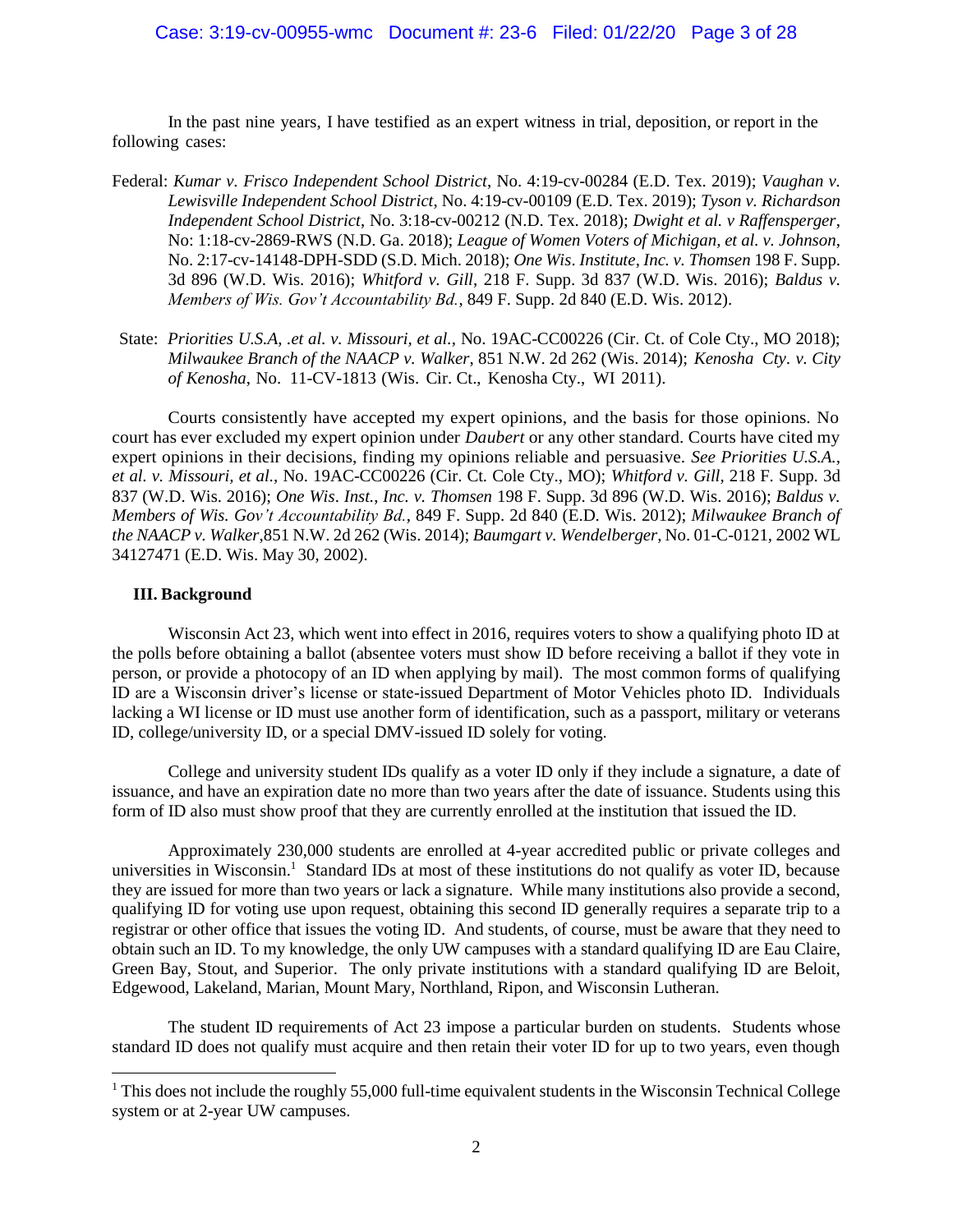they might use it only a handful of times. This imposes both information and time costs on students, who would have to reacquire a voter ID every two years. In addition, unlike every other form of qualifying ID, student IDs for voting have a specific geographic requirement, as students must also show that they are currently enrolled at an institution to use a student ID. These requirements are administrative deadweight that do nothing to enhance the ability of these IDs to demonstrate or prove student identity, the purpose of requiring a photo voter ID for voting. Rather, it only adds a burden, as students would already have to establish residency in order to register to vote.<sup>2</sup> Neither a signature, 2-year expiration date, nor proof of enrollment is necessary in order to establish identity.

While all students without a qualifying voter ID are burdened by these restrictions, the burden will likely fall most heavily on students originally from outside Wisconsin, who are less likely to have a Wisconsin driver's license or state ID: obtaining one requires the individual to surrender an out of state license or ID, something that a qualified Wisconsin registrant in college may be reluctant to do (even if they meet the residency requirement for voting).<sup>3</sup> In 2016, I found that 21.4% of registered voters in wards in an around Wisconsin college campuses lacked a Wisconsin driver's license or state-ID card, a rate almost three times that of all registered voters.<sup>4</sup>

These administrative requirements will make it harder for students - particularly the roughly 35,000 out of state U.S. residents who attend a UW System 4-year campus - to vote in Wisconsin. The academic literature on election administration has consistently confirmed that administrative complexity creates barriers to participation (whether voting or with respect to other government programs; *see* Herd and Moynihan 2018). I have conducted research establishing that the complexity of voter ID requirements leads to confusion: in a recent study of nonvoting registrants, half of individuals who cited lack of ID as the main reason they did not vote actually possessed a qualifying ID but did not realize it (DeCrescenzo and Mayer 2019, 351-353). One likely source of confusion: a Wisconsin driver license or state ID used for registration must show the registrant's current residential address, but a Wisconsin driver license or state ID used for *voter ID* does not. That work also found that the more people are confused about ID requirements, the more likely they are to cite lack of ID as a reason they did not vote.

This confusion effect is consistent with a broader literature on voter ID (Hasen 2016; Hobby et al. 2015; Jones, Cross and Granato 2017).

#### **IV. Empirical Questions and Expectations**

Capturing the effects of voter ID requirements is difficult, as it involves estimating how often something *does not* occur: an individual not voting because they lack (or believe they lack) the necessary ID, who would have voted in the absence of an ID requirement (DeCrescenzo and Mayer 2019). We know whether someone votes, but have only indirect evidence of nonvoting: we can observe if someone registered to vote does not cast a ballot, but individuals who are not registered (or, in the case of students not originally from Wisconsin, registered in another state) are not easy to identify and observe. The turnout effects of voter ID requirements are likely to be small (on the order of 1% of turnout) and could be obscured by overall changes in turnout through mobilization or heightened interest in an election. Nevertheless, even small aggregate effects do not negate the impact the requirements can have on individuals who are prevented or impeded form voting, and those individuals likely number into the thousands.

l

<sup>2</sup> https://elections.wi.gov/sites/elections.wi.gov/files/2019-01/27-

<sup>28%20</sup>Proof%20of%20Residence%20DL%20update\_0.pdf.

<sup>3</sup> https://wisconsindot.gov/Pages/dmv/license-drvs/how-to-apply/ooslicense.aspx.

<sup>4</sup> Kenneth R Mayer Expert Report, *One Wisconsin Institute, Inc. et al. v. Nichol, et al.* No. 3:15-CV-324, December 10, 2015, p. 19.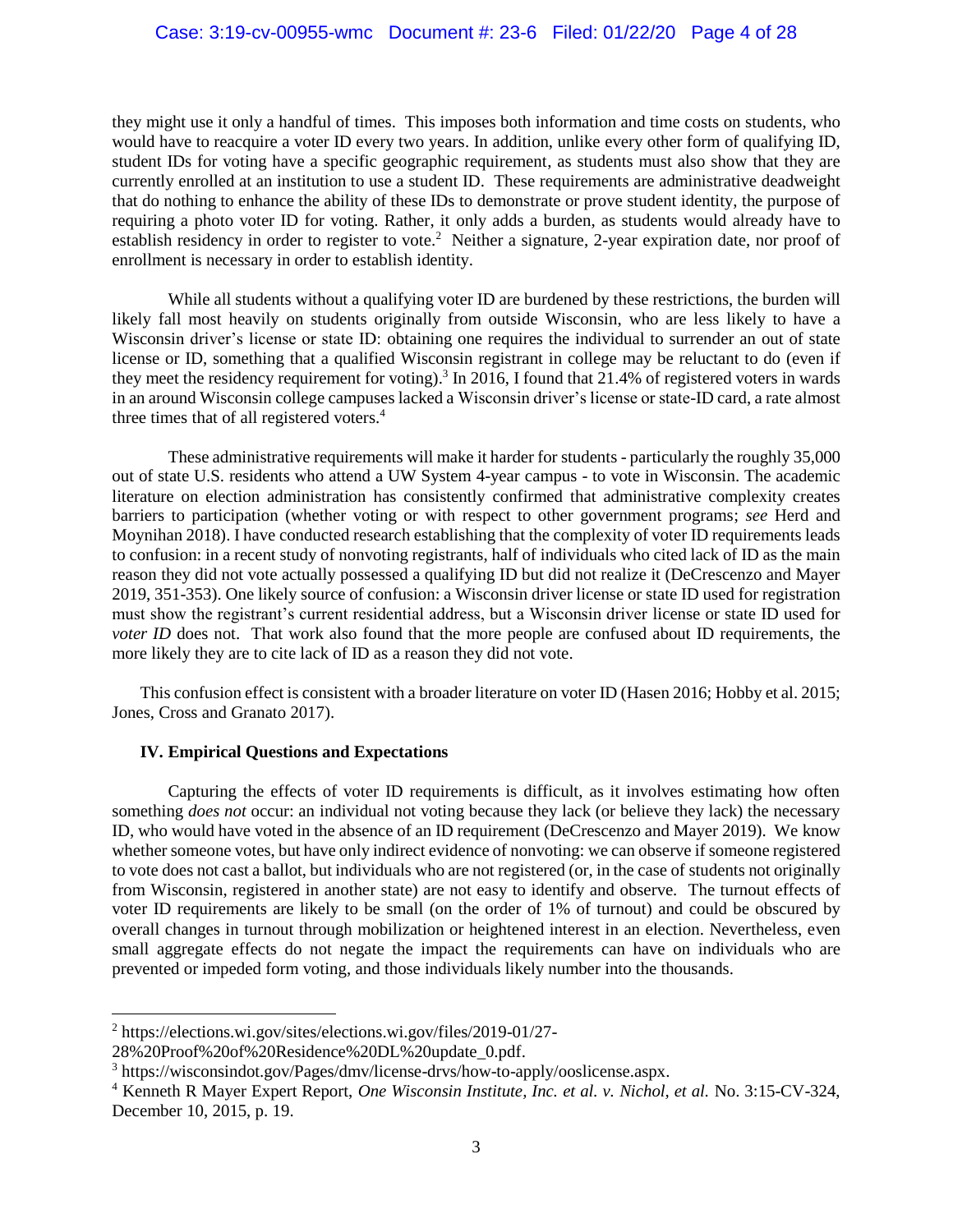The key is comparing observed turnout to the unobserved counterfactual of what turnout *would have been* in the absence of the voter ID law. A sustained mobilization effort could attract new student voters who have a qualifying ID, while still excluding those who do not or are confused by the requirements. An increase in turnout does not, by itself, mean that the ID law had no effect, because even a significant increase in total voting does not negate the possibility that individuals were unable to vote and would have voted if voter ID were not in effect. Drawing inferences requires careful assessment of the political environment, intervening effects, and indirect data.

# **V. Data and Methodology**

To address the empirical questions and expectations posted above, ideally I would have data on the number of enrolled college or university students who were eligible to vote, whether they were in-state or out-of-state residents, whether they obtained a special student voter ID if they were at a campus where the standard ID would not qualify, whether they registered in Wisconsin or another state, whether or how they voted (at school, at home in person, at home absentee, or out of state absentee), and if they did not vote, why.

These data, however, were not available, something which is common in social science research. As a result, we must use the best data available. I reached conclusions about the effect of Act 23's student ID requirements using three types of data. *First*, I used the Wisconsin statewide file of registrants (Wisvote) to identify individual registrants who were living in on-campus residential housing at a 4-year college or university in Wisconsin. *Second*, I analyzed aggregate data by school collected by the National Study of Learning, Voting and Engagement (NSLVE), which is available for some campuses in Wisconsin.<sup>5</sup> *Third*, I analyzed patterns in provisional voting in Wisconsin in 2016 and 2018, as virtually all provisional ballots were issued for ID-related reasons. Wisvote data is at the individual level. NSLVE is at the school level. Provisional ballot data are ward-level. By using multiple types of data from different levels I am able to draw credible inferences about the impact of the requirements surrounding voter ID. The use of these data and the methodologies that I employed to analyze them (calculations of registration numbers and turnout percentages; comparing turnout in different populations; and analysis of provisional ballots) are standard in my field, and I use them in my academic work and practice. I have used similar methodologies in the context of litigation as well.

As part of my analysis, I wanted to evaluate turnout and registration of students. Because individual data on which voters are students is not available, I looked at data that identified individuals living in residential halls on colleges and universities in Wisconsin, and who are registered at an on-campus address at an accredited 4-year college or university in Wisconsin.<sup>6</sup> This method identifies those registrants who are almost certain to be students, and the exceptions will be extremely rare.<sup>7</sup> It is an underinclusive definition, as it does not count students who live off-campus. As a result, my analysis is conservative and reflects a lower bound of the effect of Act 23.

After identifying registrants with an on-campus address in the 2019, 2017, and 2015, and 2013 pulls from Wisvote. I deleted inactive registrants, those who registered after election day, and those

l

<sup>5</sup> https://idhe.tufts.edu/nslve.

<sup>6</sup> This data consisted of voter files and a database of on-campus housing residential addresses. I relied on data from Dr. Michael Herron that matched registration addresses to the addresses of residential halls, which controlled for differences in how addresses might be formatted (such as specific apartment numbers in a multiunit residential building). Relying on data such as this is standard in my field.

 $<sup>7</sup>$  At Beloit College, for example, a small number of full-time professional Residential Life Coordinators</sup> live on campus (https://www.beloit.edu/offices/residential-life/campus-life-community/).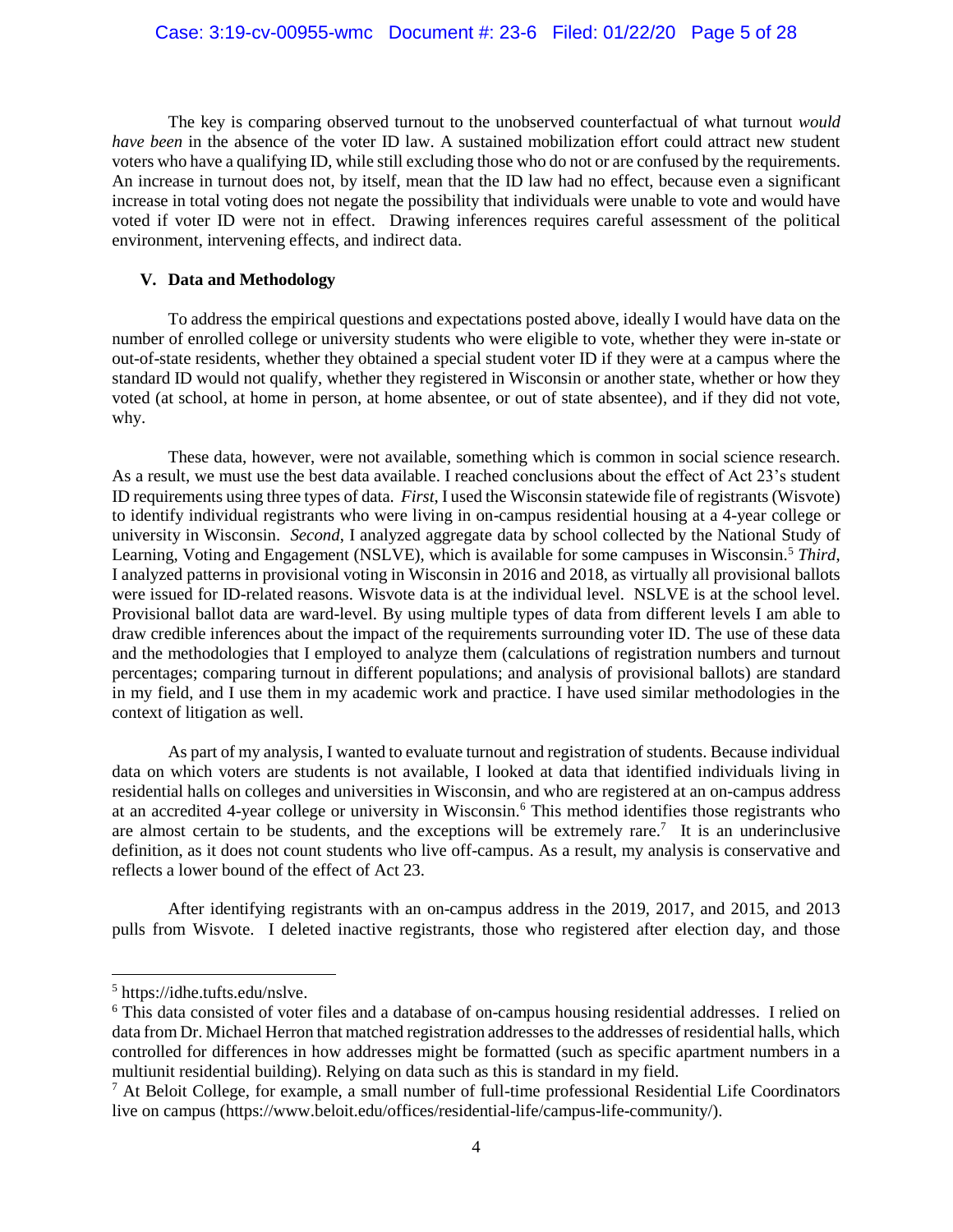identified as no longer eligible to vote at the address in the Wisvote file. I aggregated this data to the ward level and identified the campus for each ward.<sup>8</sup>

# **VI. Analysis and Results**

# **A. Registration Analysis**

l

The number of student registrants is one metric of estimating the ability to comply with Act 23's student ID requirements. A student who was confused about what she needed to vote or did not believe she would be able to vote, might not even bother with registering. This is consistent with the academic literature on administrative burden, voting, and registration. Because Act 23 was in full effect for the November 2016 general election, we have two sets of comparable elections to compare: the 2012 (no voter ID required) and 2016 (voter ID required) presidential election, and the 2014 (no voter ID required) and 2018 (voter ID required) midterm elections. This creates a control-treatment setting.

| <b>Table 1 - On Campus Registrants</b> |                    |                                        |                                                          |  |
|----------------------------------------|--------------------|----------------------------------------|----------------------------------------------------------|--|
|                                        | Number of<br>Wards | <b>On-Campus</b><br><b>Registrants</b> | <b>Change from</b><br><b>Previous</b><br><b>Election</b> |  |
| 2012                                   | 47                 | 30,128                                 |                                                          |  |
| 2016                                   | 47                 | 27,099                                 | $-10.1%$                                                 |  |
| 2014                                   | 48                 | 26,864                                 |                                                          |  |
| 2018                                   | 49                 | 21,644                                 | $-19.4%$                                                 |  |

The results for each election are shown in table 1.

The most notable characteristic of this data is the decline in the number of registrations from oncampus addresses: from 30,128 in 2012 to 27,099 in 2016, a drop of 10.1%, and from 26,864 in 2014 to 21,611 in 2018, a decline of 19.4%. These drops – far more than the decline in enrollments over the same period<sup>9</sup> - are consistent with the hypothesis that more difficult voting and registration processes such as the restrictions on student IDs deterred otherwise eligible individuals from registering and voting.<sup>10</sup> Over the entire 2012-2018 period, student registrations declined by 28.2%.

<sup>&</sup>lt;sup>8</sup>I used 10 student registrants as a cutoff unless a registration was unambiguously on campus; some students identified as living in a campus residence had moved to an off-campus address after an election. This cutoff did not have any effect on my conclusions.

<sup>&</sup>lt;sup>9</sup> I do not have historical enrollment figures for each school in Wisconsin, but data from the University of Wisconsin System, which enrolls over 70% of the state's college students, show a 1.1% enrollment decline between 2012 and 2016 on 4-year campuses, and a 2.3% enrollment decline between 2014 and 2018.

<sup>&</sup>lt;sup>10</sup> It is possible that some of this drop may be due to a change in campus residential housing capacity, but I am not aware of reductions in capacity over the 2014-2018 period. There were actually additional residential facilities constructed at UW Eau Claire that added student registrants in 2 wards in 2018, but I did not include these students in the 2018 student registration calculations.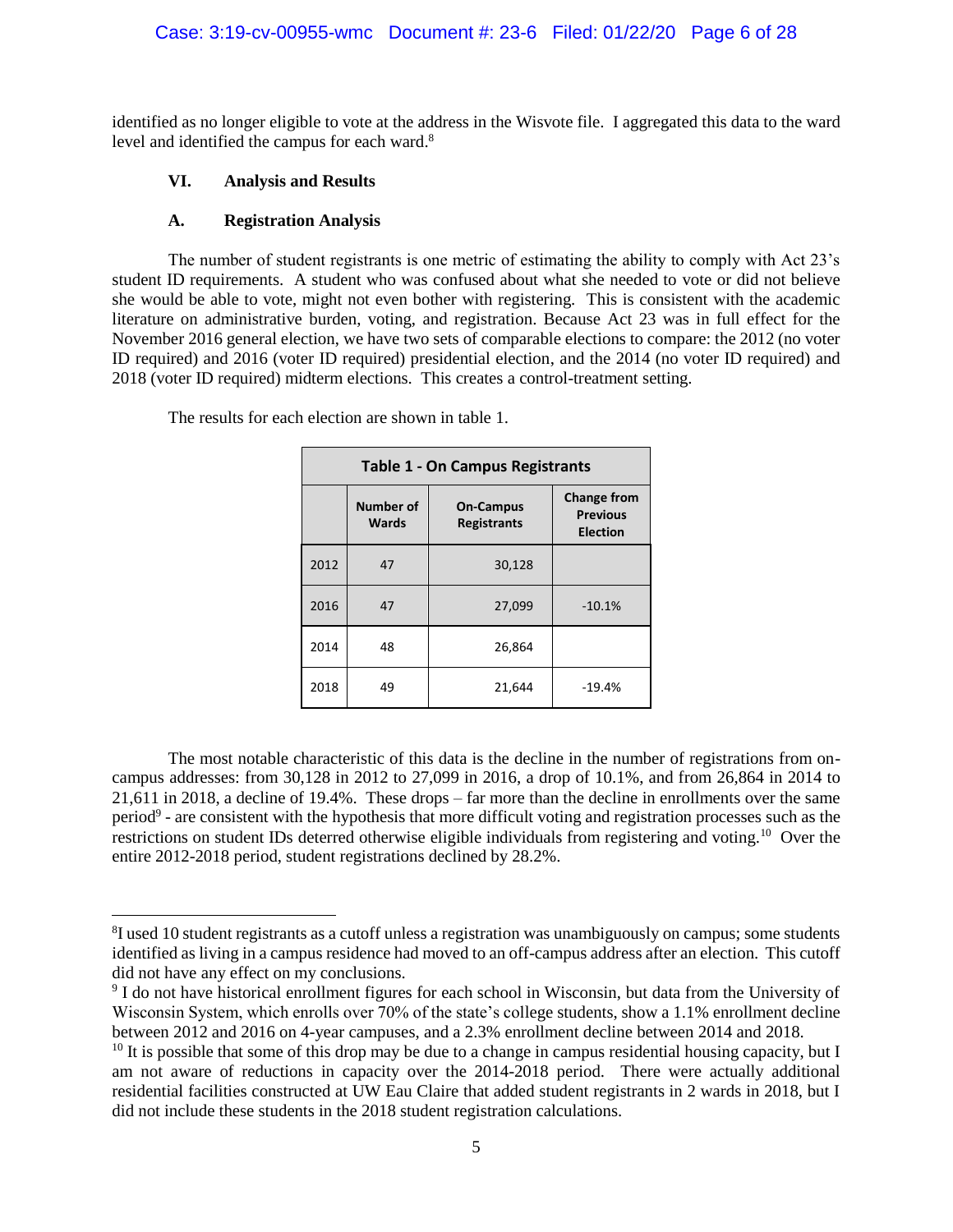The total number non-student registrants in Wisvote remained roughly the same over the same period: 3,660,370 in 2012 and 3,405,405 in 2018 in 2018, a decline of only 1.5%.<sup>11</sup>

## **B. Turnout Changes 2012-2016**

In comparing turnout over time, we have the same control-treatment sets as for the registration figures: the 2016 election compared to 2012, and the 2018 compared to 2014.

Using voter files pulled after voter histories for the most recent federal election had been added, I generated a ward-level file with the number of student registrants, nonstudent registrants, student voters, and nonstudent voters. I used this to calculate overall student and nonstudent turnout.

Appendix A shows the percentage of on-campus registrants for each ward for 2012 and 2016. The numbers are similar across both years, with the exception of two wards with very small schools - Milwaukee Ward 186 (Milwaukee School of Art and Design), and Waukesha Ward 14 (Carroll). The Town of Somers renumbered its wards in 2016, changing ward 10 to ward  $12<sup>12</sup>$ . The percentages are highly correlated from 2012 to 2016 at  $r = .984$ , and from 2014 to 2018 at  $r = .976$ , a level that demonstrates a high degree of stability from one election to another, and indicating no anomalies that suggest instability in ward registrations or significant changes in on-campus residential patterns<sup>13</sup>

| Table 2<br>Turnout Comparisons, 2012-2016, % Registered |       |       |  |  |
|---------------------------------------------------------|-------|-------|--|--|
|                                                         | 2012  | 2016  |  |  |
| <b>Overall Student Turnout</b>                          | 67.1% | 68.1% |  |  |
| <b>Overall Nonstudent Turnout</b>                       | 83.1% | 80.4% |  |  |

The results of my turnout analysis for 2012-2016 are contained in Table 2 below.

Overall on-campus student turnout increased by 1 percentage point at a time when, nationally, student turnout rose by 3.8 percentage at 4-year public institutions and by 5.6% at 4-year private institutions, as a percentage of registrants.<sup>14</sup> When combined with the 10% drop in on-campus student registrations, the result is a marked decrease in student voting in Wisconsin compared to what the counterfactual turnout would likely have been absent Act 23, both overall and in comparison to the national student population.

In NSLVE data, Wisconsin ranked  $38<sup>th</sup>$  of 39 states in the median institutional turnout change between 2012 and 2016 (figure 1). Notably the turnout change in every institution in the state was below national median turnout change (Thomas et al. 2017, 14).

Figure 1 – Institutional Turnout Change by State 2012-2016, NSLVE

l

 $11$  This number includes students who are not living on campus, and therefore likely overstates the decline in total nonstudent registrations statewide.

<sup>12</sup> https://www.somers.org/news/2016/01/27/voting-wards-revised-for-village-and-town-of-somers/.

 $13$  Correlation coefficients can range from 0 (no relationship) to 1 (a perfect relationship).

<sup>14</sup> Data available at the NSLVE Data Portal, https://idhe.tufts.edu/nslve/nslve-data-portal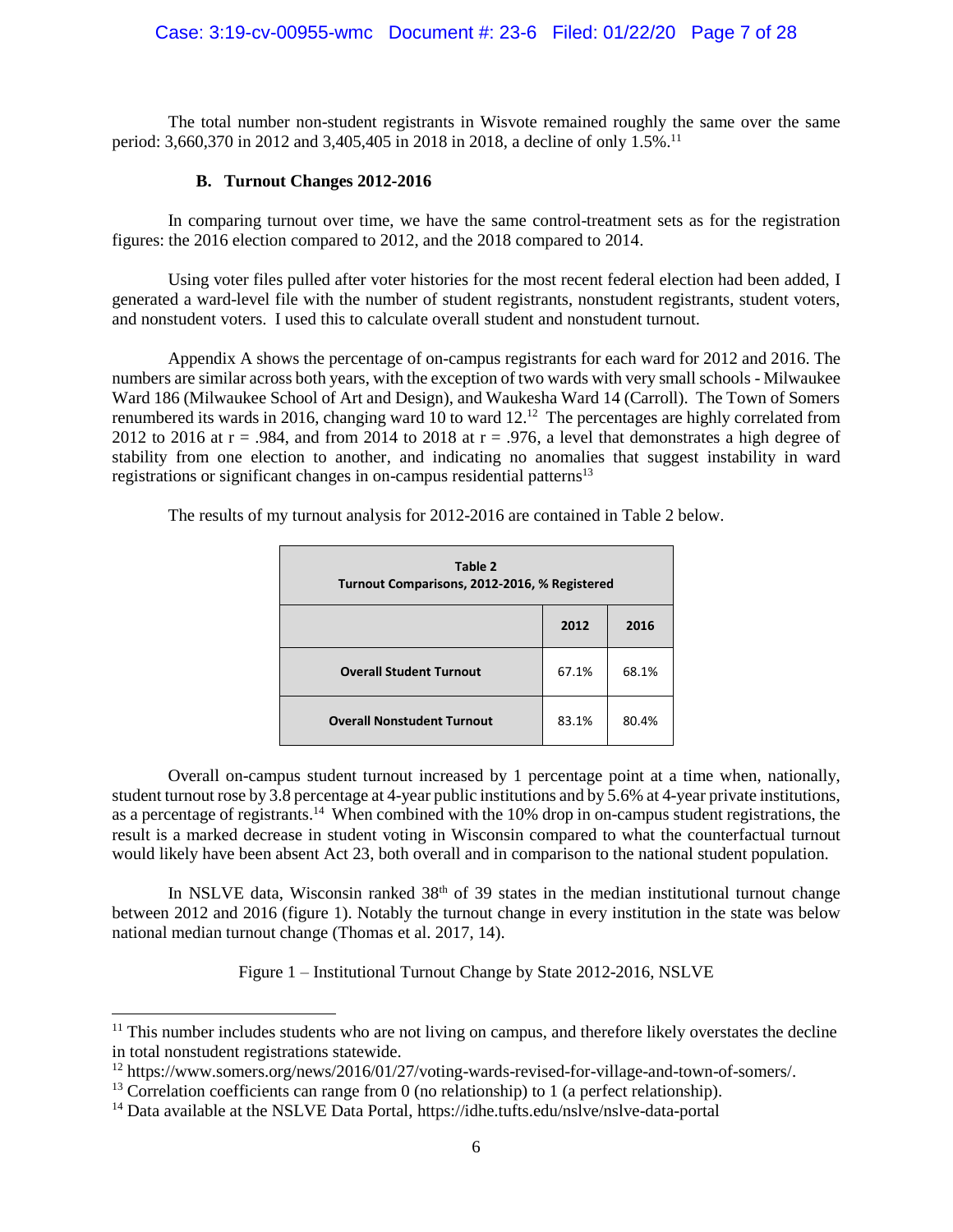## CHANGES IN INSTITUTIONAL VOTING RATES BY STATE

#### Each point in the figure represents an institution's change in voting rate from 2012 to 2016.

NOTE: States with fewer than five NSLVE institutions are not included. Institutions with a voting rate change of 15 percentage points or more are presented in the aggregate. Thirteen institutions' voting rates increased by 15 percentage points and six institutions' voting rates dropped by more than 15 percentage points.



SOURCE: IDHE ANALYSIS OF NSLVE DATA, 2012 AND 2016

# **C. Turnout Changes 2014-2018**

Nationally, turnout increased substantially overall between 2014 and 2018; national turnout as a percentage of the voting age population was nearly 50%, the highest level since at least 1914.<sup>15</sup> The NSLVE found that turnout also increased significantly among college students nationally (Thomas et al. 2019), by 23.1 percentage points at 4-year public institutions and by 24.9 percentage points at 4-year private institutions.<sup>16</sup> NSLVE also found that the number of students who registered to vote nationally increased by 7 percentage points.

Data from Wisconsin show the following (table 2):

 $\overline{a}$ 

<sup>15</sup> United States Election Project, http://www.electproject.org/national-1789-present.

<sup>16</sup> https://idhe.tufts.edu/2018-nslve-data-portal.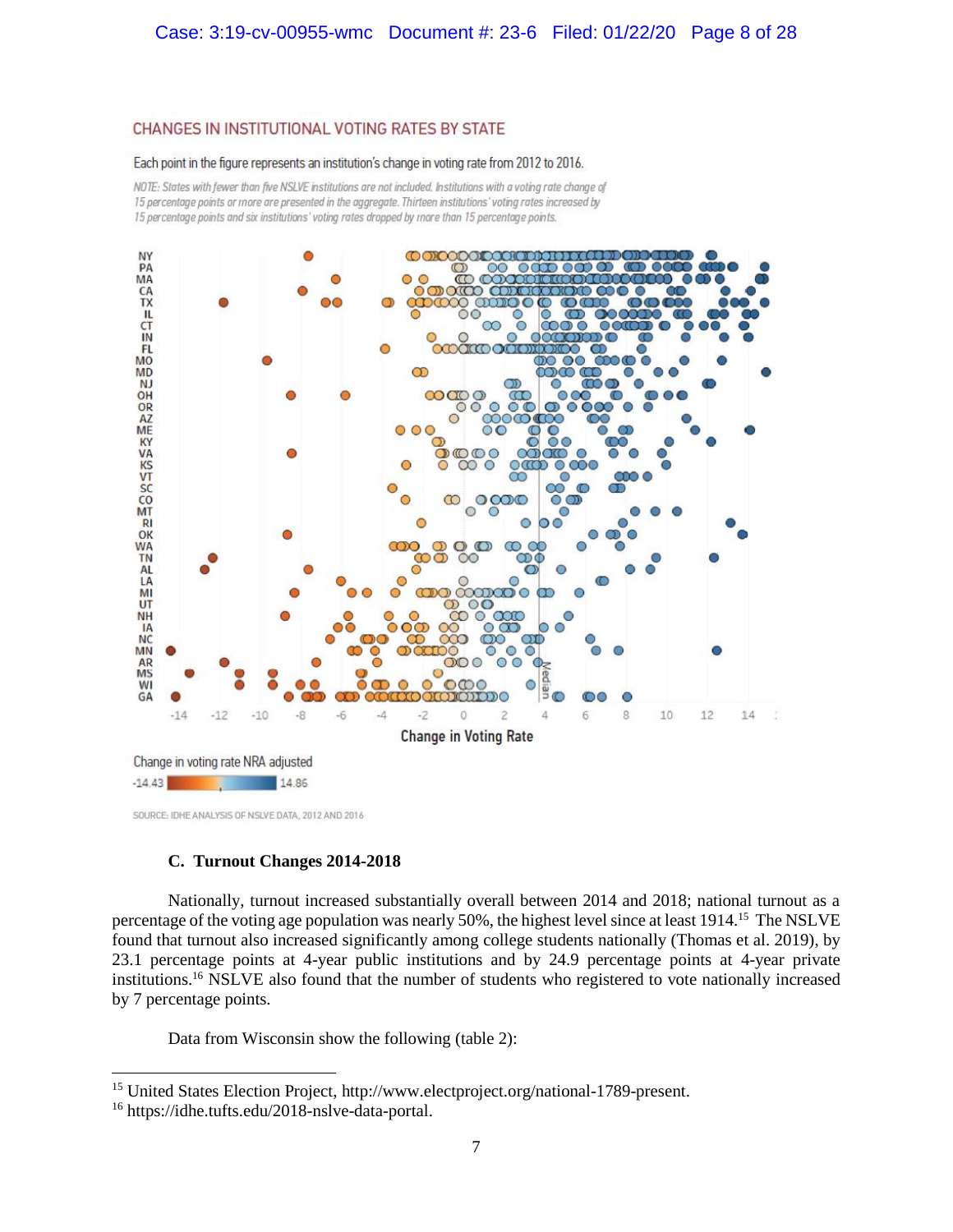| Turnout Comparisons 2014-2018, % Registered |       |       |  |
|---------------------------------------------|-------|-------|--|
|                                             | 2014  | 2018  |  |
| <b>Student Turnout</b>                      | 42.1% | 61.0% |  |
| <b>Nonstudent Turnout</b>                   | 69.7% | 77.8% |  |

Despite the significant increase in student turnout, Wisconsin lagged well behind national trends. On-campus turnout as a percentage of registrants rose by 18.9%, well below the 25.4% national increase among students measured by NSLVE (Thomas et al. 2019, 7). NSLVE data show Wisconsin ranked  $37<sup>th</sup>$ of 42 states in median institutional turnout change between 2014 and 2018 (Thomas et al. 2019. 9). Figure 2 again shows every institution in Wisconsin below the average nationwide change in student turnout.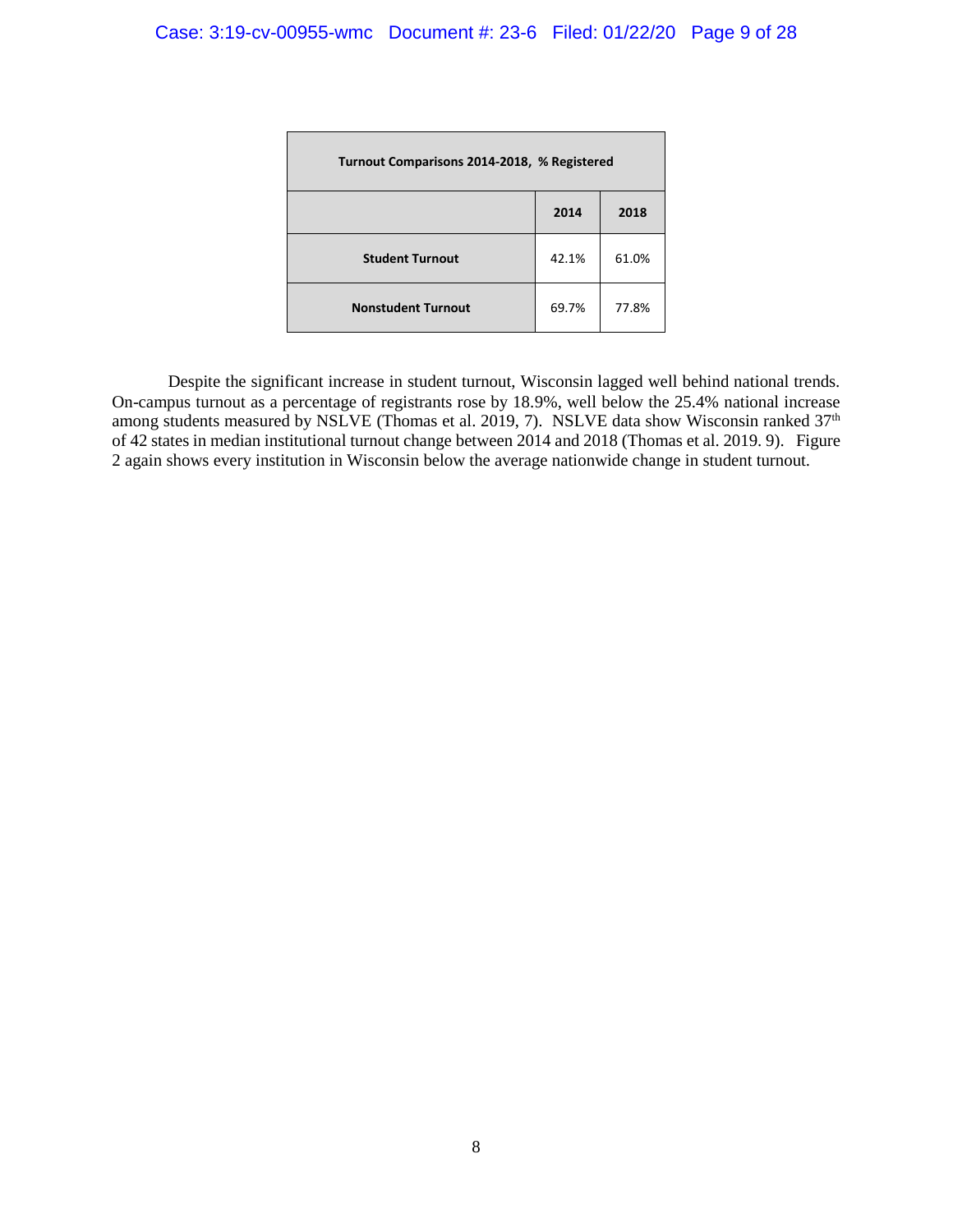

Figure 2 – Institutional Turnout Change by State 2014-2018, NSLVE

If Wisconsin had matched national increases for student registration and turnout, 2018 would have shown an additional 7,100 student registrants and an additional 5,500 student voters over what was observed.

The key quantity at issue is the number of eligible students who did not register or vote because of the complex requirements of using a student ID for voting. While we cannot observe this, we can draw meaningful inferences from the significant drop in student registrations between 2014 and 2018, the relationship between increases in voting at Wisconsin colleges and universities and the increase in voting that occurred at colleges and universities elsewhere, and the number of ID related provisional ballots cast in student wards. This amounts to very strong evidence that, absent Act 23, student turnout would have been higher than it was. While I cannot pinpoint the precise magnitude of the effect given the available data, I have no doubts that the effect was negative.

## **D. Provisional Ballots**

Prior to the 2016 election Wisconsin issued very few provisional ballots because virtually all eligibility questions could be resolved through election day registration. There were only 64 provisional ballots cast in 2010, and 132 in 2012. The number jumped to 674 ID-related provisional ballots in 2016 and to 411 in 2018.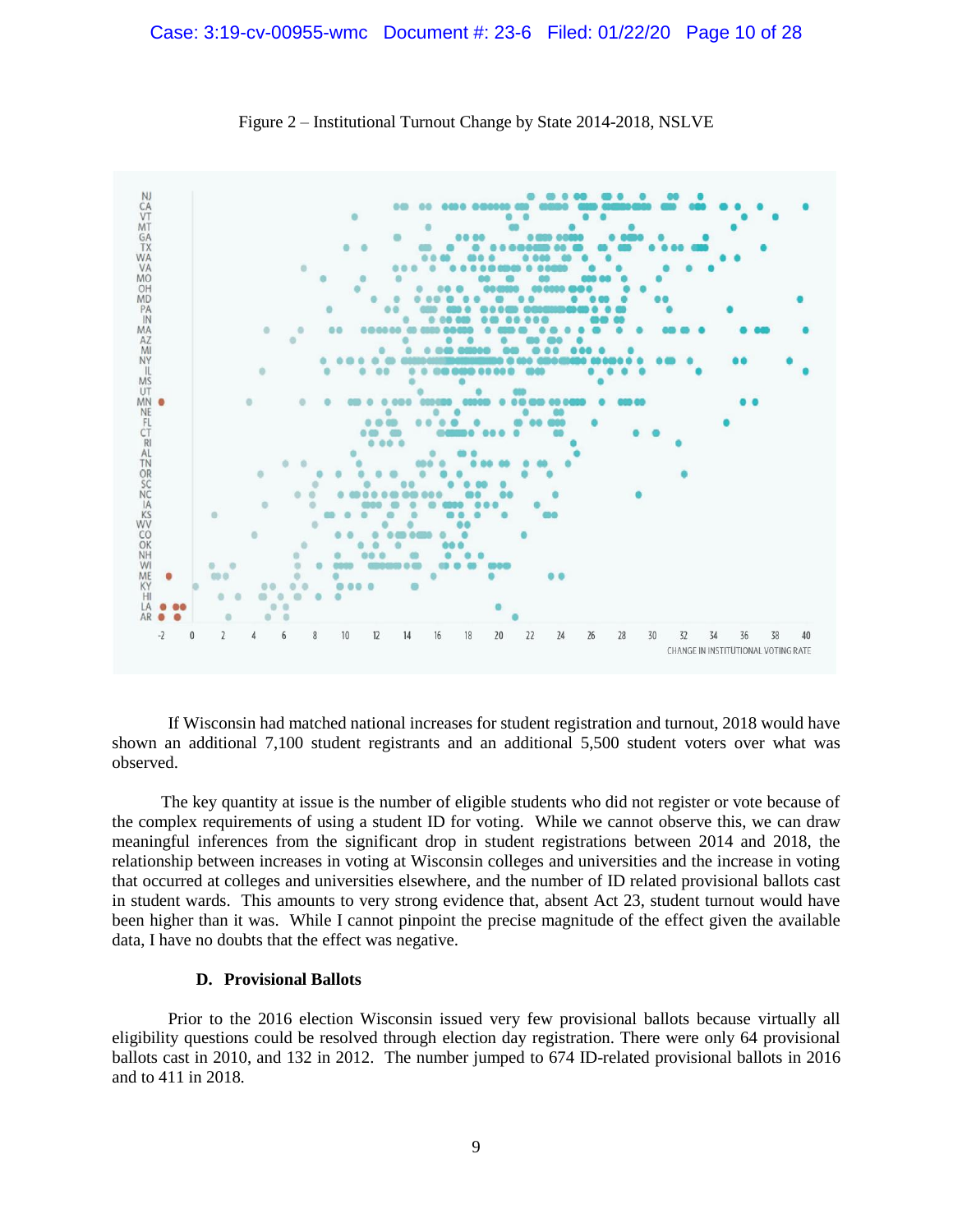# Case: 3:19-cv-00955-wmc Document #: 23-6 Filed: 01/22/20 Page 11 of 28

Wisvote does not indicate which voters cast provisional ballots, but student wards - defined as those in which there are registrants at an on-campus residence - are disproportionately overrepresented in provisional vote totals.

In 2016, 37 of 674 provisional ballots, or 5.5%, were cast in student wards while these wards comprised only 2% of the total number of registrants in the state.<sup>17</sup> The disparity was even more pronounced in 2018, when 49 of 411 provisional ballots (11.9%) were cast in these wards, even though the wards held only 1.6% of registrants.<sup>18</sup>

There are limits to the inferences than can be drawn from small numbers, but the results are consistent with the known effect of voter ID laws, as well as with the expectations that the effects are and will be particularly felt by students in upcoming elections.

# **C. Conclusions**

 $\overline{a}$ 

These data reveal a consistent pattern: the student ID requirements of Wisconsin Act 23 impose a particular burden on students:

- The number of students registered from on-campus addresses declined significantly between 2012 and 2016 (-10%), and between 2014 and 2018 (19.4%). Notably, 2016 was the first year in which the student ID requirements for voting were in place, and the complex procedures undoubtedly caused confusion among students and were a cause of reduced registration.
- Student turnout from on-campus addresses in Wisconsin was significantly behind student turnout nationally, whether measured in absolute amounts or by change from the previous election. As a percentage of registered voters, on-campus student turnout increased in Wisconsin by 1% between 2012 and 2016, when student turnout increased nationally by 3.8% at public institutions and by 5.6% at private institutions. Between 2014 and 2014, on campus turnout in Wisconsin increased by 18.9%, when student turnout increased nationally by 25.4%.
- Data from NSLVE showed Wisconsin ranked  $38<sup>th</sup>$  of 39 states in turnout change between 2012 and 2016, and 37th of 42 states in turnout change between 2014 and 2018.
- ID-related provisional ballots were disproportionately cast in these student wards: 5.5% were cast from these wards in 2016, though the wards contained only 2% of all registrants; 11.9% of all provisional ballots were cast in these wards in 2018 even though the wards contained only 1.6% of all registrants.

I declare under penalty of perjury that the above-stated information is true and correct to the best of my knowledge.

<sup>&</sup>lt;sup>17</sup> The 674 provisional ballots is calculated using ward totals in the 2016 Presidential and General Election EL-190 data (October 5, 2017): https://elections.wi.gov/publications/statistics/gab-190/November-2016.

<sup>&</sup>lt;sup>18</sup> Some provisional ballots were recorded were in reporting units consisting of higher combined registration totals than the individual student wards. Taking this into account does not change my conclusions.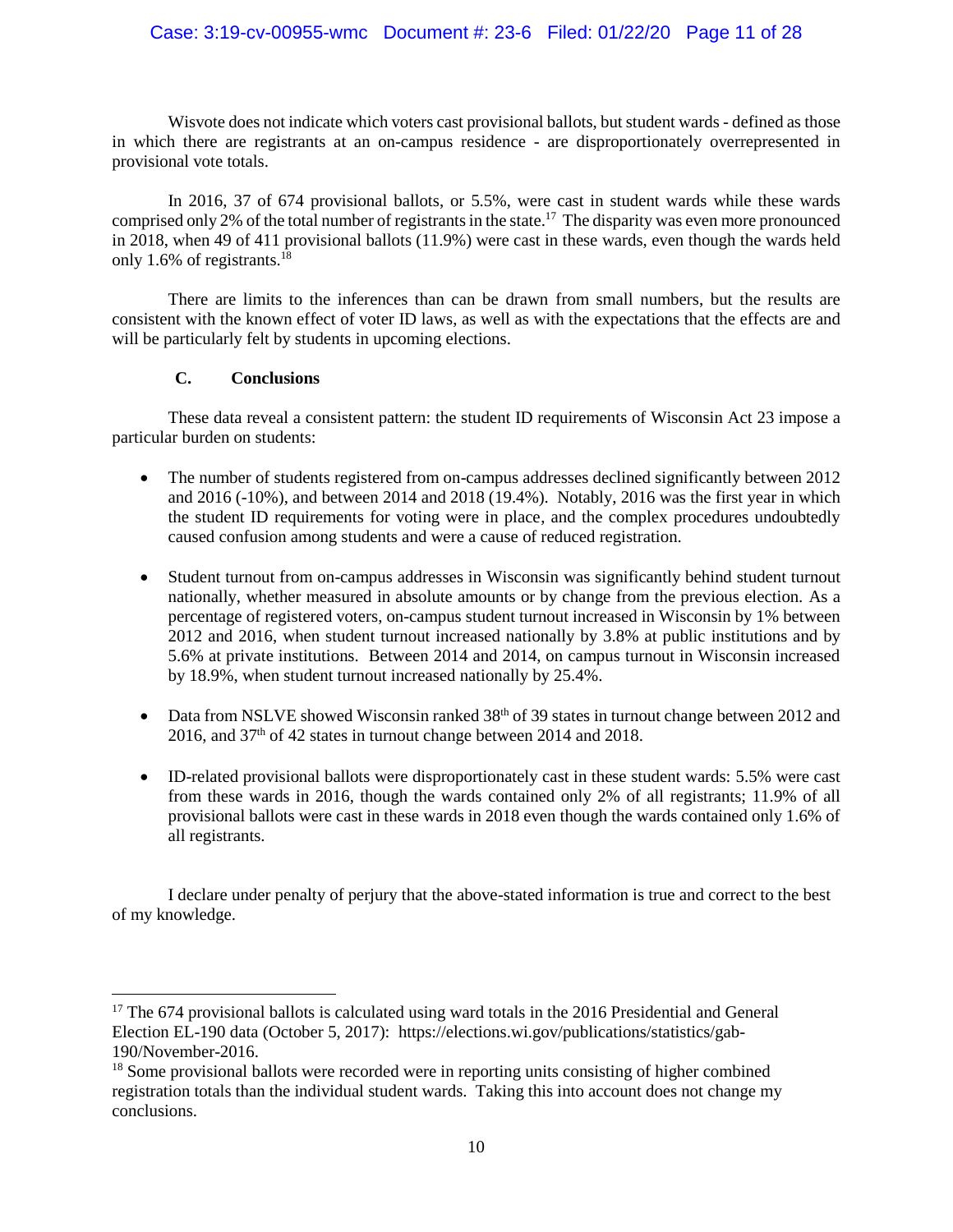Case: 3:19-cv-00955-wmc Document #: 23-6 Filed: 01/22/20 Page 12 of 28

Kenoth PHam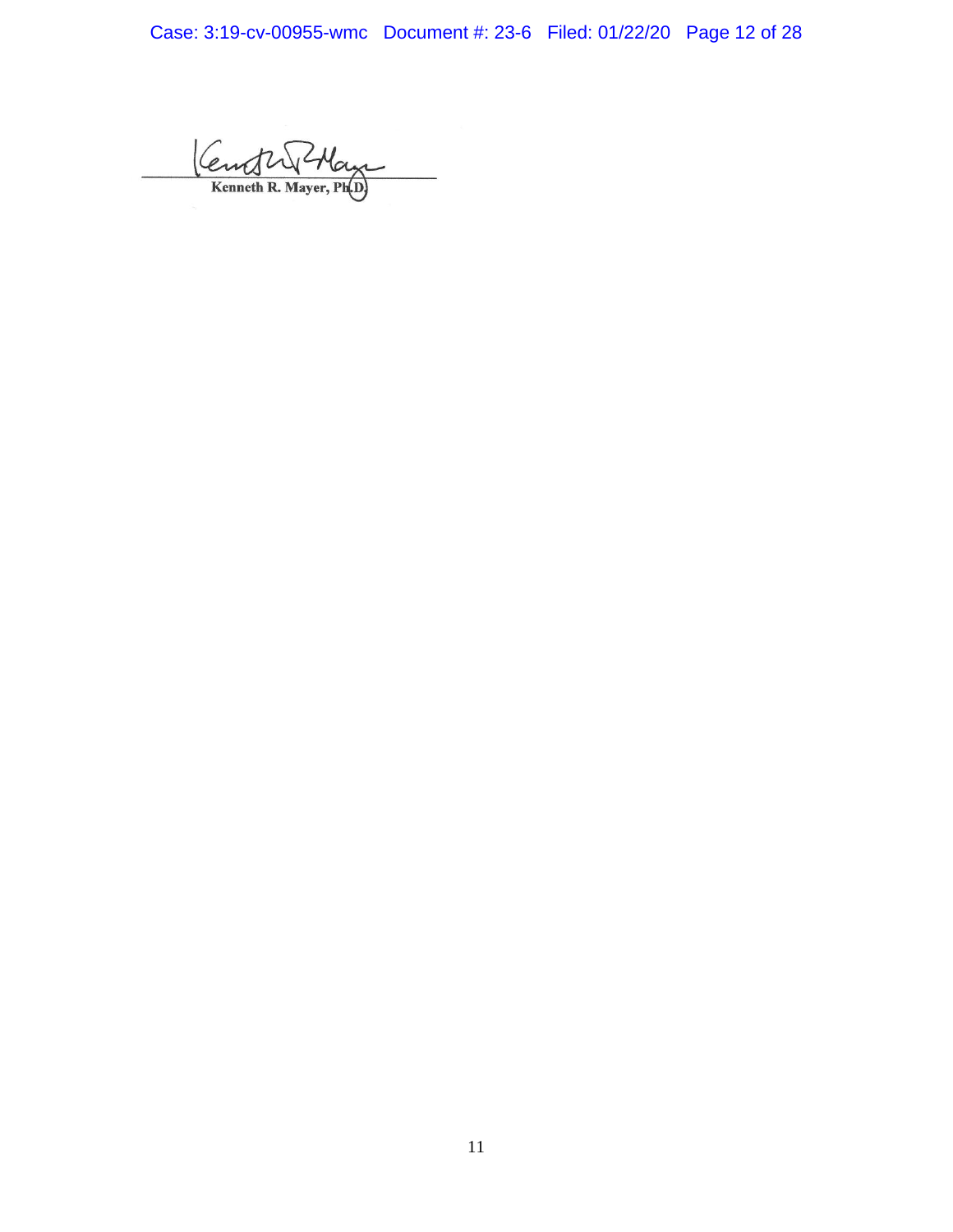#### **Sources**

- Michael G. DeCrescenzo and Kenneth R. Mayer. 2019. "Voter Identification and Nonvoting in Wisconsin - Evidence from the 2016 Election." *Election Law Journal* 18:342-359.
- Hasen, Richard L. 2016. ''Softening Voter ID Laws Through Litigation: Is It Enough?*'' Wisconsin Law Review Forward* September: 100–121.
- Herd, Pamela, and Donald P. Moynihan. 2018. *Administrative Burden: Policymaking by Other Means.* New York: Russel Sage Foundation.
- Hobby, Bill, Mark P. Jones, Jim Granato, and Renre Cross. 2015. *The Texas Voter ID Law and the 2014 Election: A Study of Texas's 23rd Congressional District.* James A. Baker III Institute for Public Policy of Rice University and University of Houston.
- Jones, Mark P., Rene´e Cross, and Jim Granato. 2017. *The Texas Voter ID Law and the 2016 Election: A Study of Harris County and Congressional District 23*. University of Houston Hobby School of Public Affairs
- Thomas, Nancy, Inger Bergom, Ishara Casellas Connors, Prabhat Gautam, Adam Gismondi, and Alena Roshko. 2017. *Democracy Counts: A Report on U.S. College and University Voting.* National Study of Learning, Voting, and Engagement, Institute for Democracy & Higher Education, Tufts University.
- Thomas, Nancy, Adam Gismondi, Prabhat Gautam, and David Brinker. 2019. *Democracy Counts 2018: Increased Student and Institutional Engagement*. National Study of Learning, Voting, and Engagement, Institute for Democracy & Higher Education, Tufts University.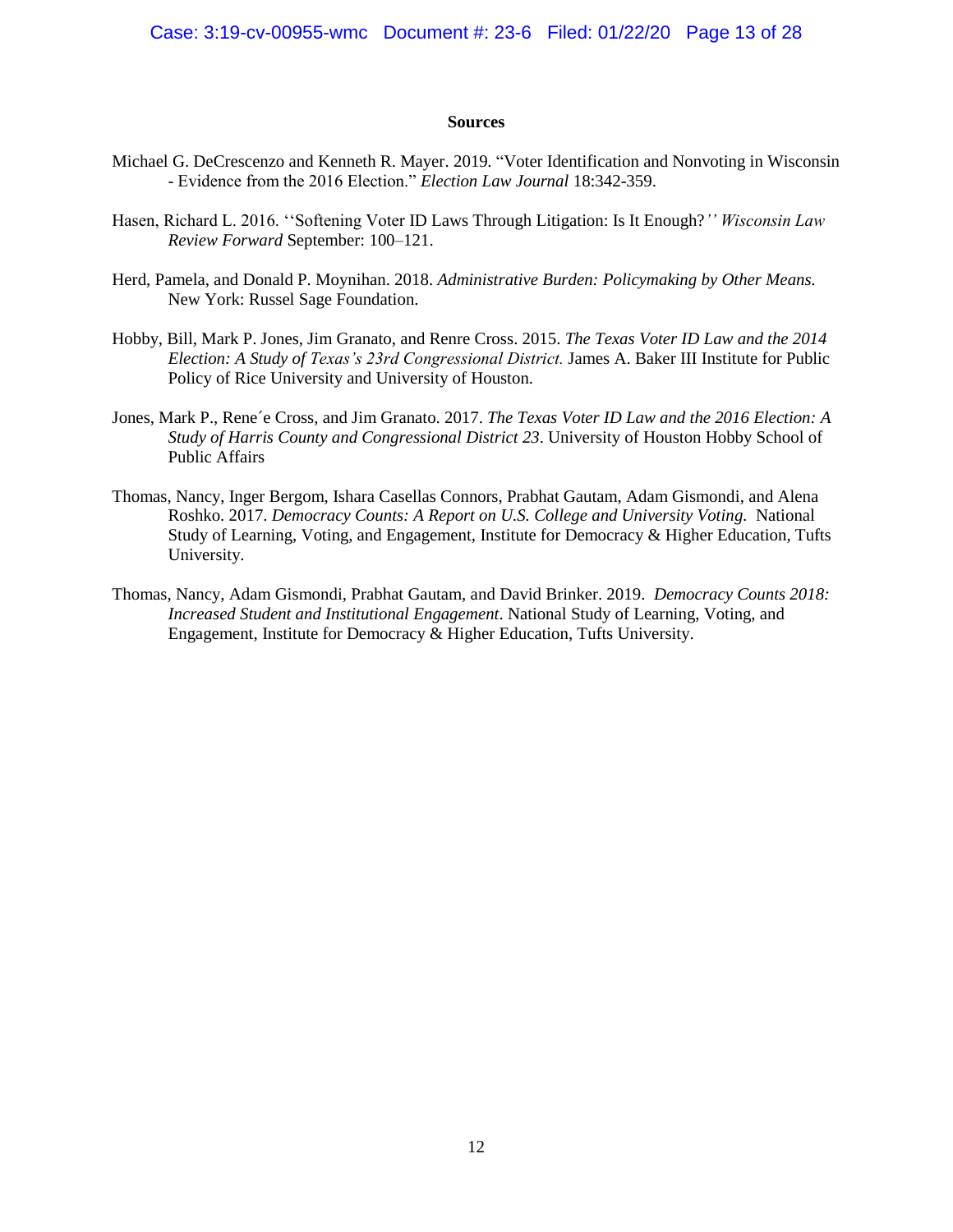# APPENDIX A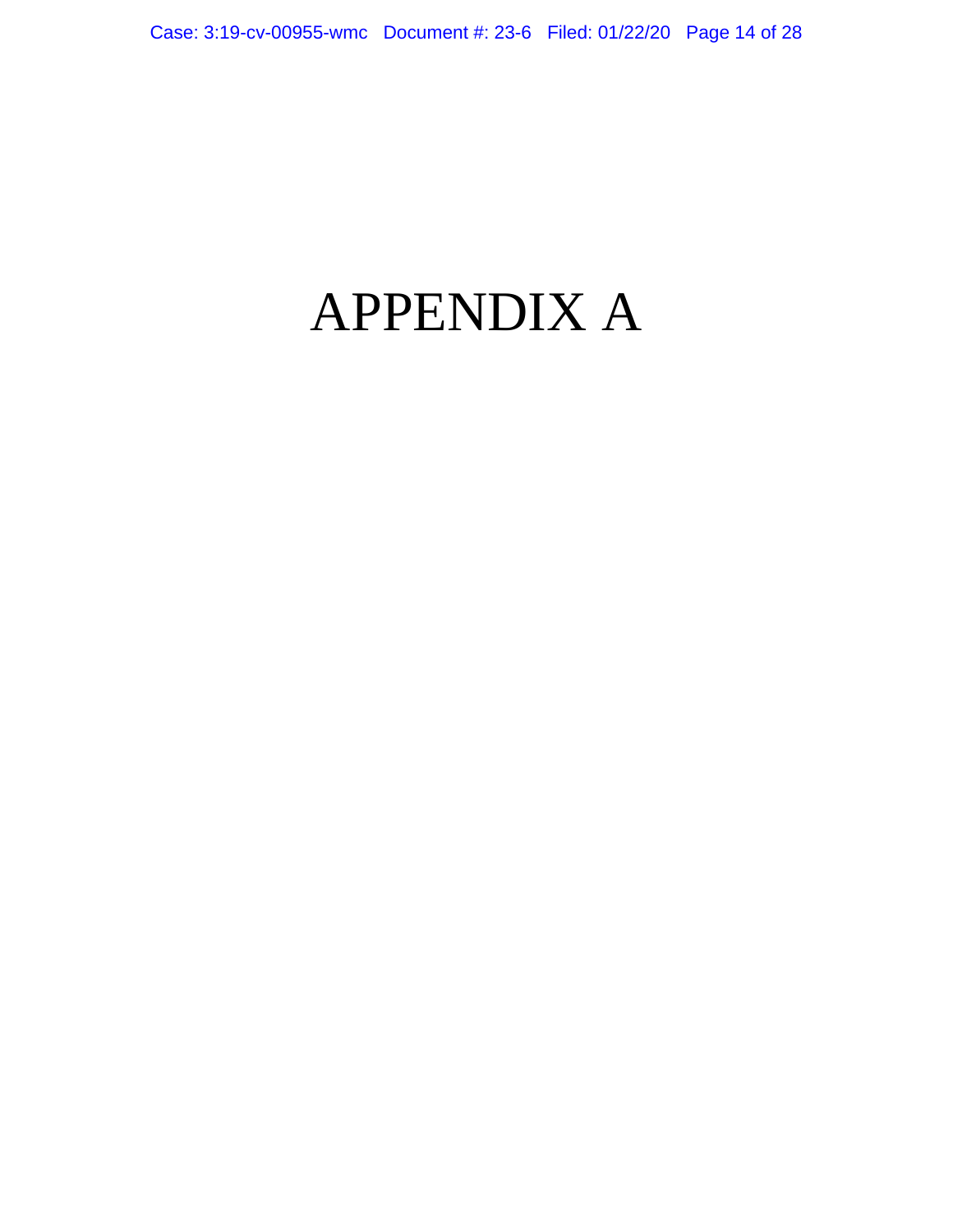| Ward                          | <b>School</b>            | Percent<br><b>Students</b><br>2012 | Percent<br><b>Students</b><br>2014 | Percent<br><b>Students</b><br>2016 | Percent<br><b>Students</b><br>2018 |
|-------------------------------|--------------------------|------------------------------------|------------------------------------|------------------------------------|------------------------------------|
| City of Beloit - Ward 16      | Beloit                   | 58.1%                              | 54.8%                              | 62.1%                              | 64.2%                              |
| City of De Pere - Ward 11     | St. Norbert              | 78.4%                              | 74.2%                              | 77.3%                              | 70.6%                              |
| City of Eau Claire - Ward 5   | UW Eau Claire            | $\overline{\phantom{a}}$           |                                    |                                    | 5.0%                               |
| City of Eau Claire - Ward 20  | UW Eau Claire            | 84.2%                              | 86.0%                              | 87.1%                              | 81.0%                              |
| City of Eau Claire - Ward 24  | UW Eau Claire            | 100.0%                             | 100.0%                             | 99.7%                              | 97.6%                              |
| City of Eau Claire - Ward 31  | UW Eau Claire            |                                    |                                    |                                    | 14.3%                              |
| City of Fond du Lac - Ward 19 | Marian                   | 23.0%                              | 20.4%                              | 21.0%                              | 13.4%                              |
| City of Green Bay - Ward 3    | UW Green Bay             | 62.5%                              | 59.6%                              | 61.4%                              | 57.0%                              |
| City of Kenosha - Ward 3      | Carthage                 | 98.5%                              | 98.5%                              | 98.9%                              | 97.7%                              |
| City of La Crosse - Ward 8    | UW La Crosse             | 77.3%                              | 80.6%                              | 80.4%                              | 76.6%                              |
| City of Madison - Ward 54     | UW Madison               | 96.8%                              | 97.8%                              | 97.6%                              | 96.0%                              |
| City of Madison - Ward 55     | UW Madison               | 1.4%                               | 1.5%                               | 1.4%                               | 1.5%                               |
| City of Madison - Ward 56     | UW Madison               | 36.9%                              | 38.8%                              | 39.6%                              | 42.8%                              |
| City of Madison - Ward 58     | UW Madison               | 98.4%                              | 99.3%                              | 99.3%                              | 98.0%                              |
| City of Madison - Ward 59     | UW Madison               | 94.1%                              | 96.7%                              | 98.8%                              | 97.7%                              |
| City of Madison - Ward 65     | Edgewood                 | 11.5%                              | 11.1%                              | 9.9%                               | 7.0%                               |
| City of Menomonie - Ward 3    | UW Stout                 | 41.9%                              | 50.5%                              | 53.9%                              | 43.9%                              |
| City of Menomonie - Ward 4    | <b>UW Stout</b>          | 11.4%                              | 7.3%                               | 3.1%                               | 9.6%                               |
| City of Menomonie - Ward 5    | <b>UW Stout</b>          | 64.1%                              | 70.8%                              | 69.9%                              | 70.5%                              |
| City of Menomonie - Ward 7    | UW Stout                 | 52.8%                              | 63.3%                              | 60.3%                              | 60.2%                              |
| City of Milwaukee - Ward 130  | UW Milwaukee             | 94.2%                              | 89.4%                              | 94.3%                              | 93.8%                              |
| City of Milwaukee - Ward 131  | UW Milwaukee             | 1.6%                               | 1.0%                               | 1.5%                               | 1.7%                               |
| City of Milwaukee - Ward 180  | UW Milwaukee             | 3.6%                               | 4.3%                               | 4.5%                               | 5.4%                               |
| City of Milwaukee - Ward 184  | UW Milwaukee             | 3.4%                               | 3.5%                               | 5.8%                               | 5.3%                               |
| City of Milwaukee - Ward 185  | M Sch. Of<br>Engineering | 4.8%                               | 5.7%                               | 7.9%                               | 6.2%                               |
| City of Milwaukee - Ward 186  | M Art and Design         |                                    | 0.9%                               | 3.8%                               | 4.9%                               |
| City of Milwaukee - Ward 187  | Marquette                | 36.3%                              | 36.6%                              | 24.2%                              | 20.5%                              |
| City of Milwaukee - Ward 190  | Marquette                | 37.7%                              | 42.3%                              | 30.6%                              | 23.6%                              |
| City of Milwaukee - Ward 191  | Marquette                | 27.3%                              | 31.9%                              | 27.6%                              | 45.7%                              |
| City of Milwaukee - Ward 210  | WI Lutheran              | 28.7%                              | 30.4%                              | 35.7%                              | 33.7%                              |
| City of Milwaukee - Ward 280  | Alverno                  | 2.7%                               | 3.0%                               | 3.7%                               | 3.2%                               |
| City of Oshkosh - Ward 3      | UW Oshkosh               | 93.2%                              | 98.4%                              | 99.4%                              | 98.1%                              |
| City of Oshkosh - Ward 4      | UW Oshkosh               | 41.1%                              | 42.5%                              | 32.8%                              | 32.8%                              |
| City of Platteville - Ward 5  | UW Platteville           | 81.4%                              | 81.9%                              | 85.8%                              | 78.9%                              |
| City of Platteville - Ward 6  | UW Platteville           | 90.5%                              | 82.3%                              | 89.3%                              | 85.5%                              |

Appendix A On Campus Registrant Share of Ward Registration, 2012-2018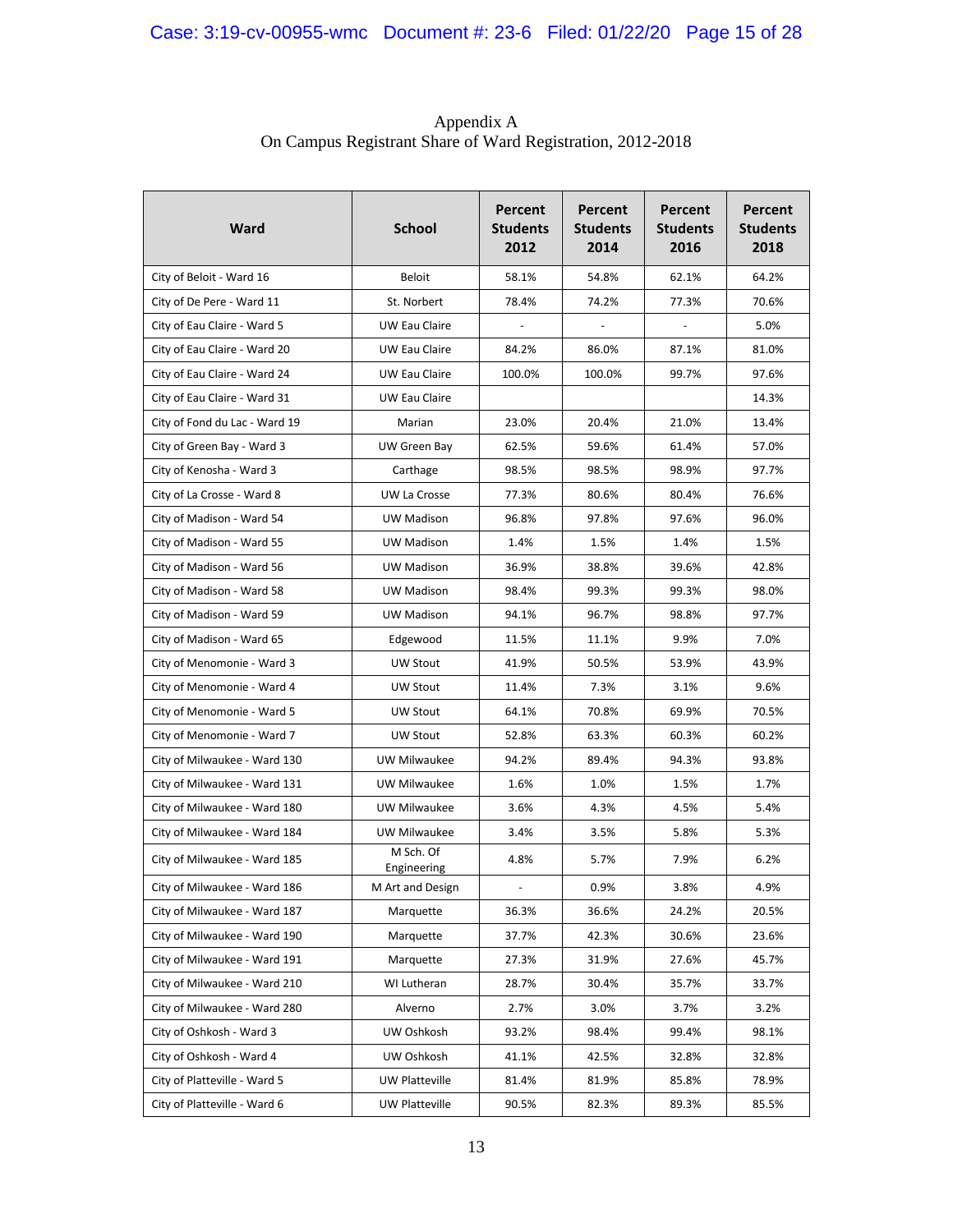# Case: 3:19-cv-00955-wmc Document #: 23-6 Filed: 01/22/20 Page 16 of 28

| City of Platteville - Ward 7                          | <b>UW Platteville</b>   | 19.0%  | 24.6% | 30.0% | 20.7% |
|-------------------------------------------------------|-------------------------|--------|-------|-------|-------|
| City of River Falls - Ward 12                         | <b>UW River Falls</b>   | 29.6%  | 29.1% | 40.0% | 33.0% |
| City of River Falls - Ward 9                          | <b>UW River Falls</b>   | 34.6%  | 53.4% | 57.4% | 50.8% |
| City of Stevens Point - Ward 4                        | <b>UW Stevens Point</b> | 89.5%  | 89.1% | 89.6% | 82.7% |
| City of Stevens Point - Ward 7                        | <b>UW Stevens Point</b> | 100.0% | 99.9% | 99.9% | 97.8% |
| City of Stevens Point - Ward 31                       | <b>UW Stevens Point</b> | 99.8%  | 99.9% | 99.9% | 99.1% |
| City of Superior - Ward 22                            | <b>UW Superior</b>      | 24.0%  | 17.1% | 22.5% | 13.2% |
| City of Superior - Ward 7                             | <b>UW Superior</b>      | 9.5%   | 6.9%  | 5.2%  | 1.3%  |
| City of Waukesha - Ward 14                            | Carroll                 | 0.9%   | 0.8%  |       |       |
| City of Waukesha - Ward 18                            | Carroll                 | 36.7%  | 31.4% | 36.2% | 24.6% |
| City of Waukesha - Ward 25                            | Carroll                 | 19.2%  | 18.9% | 27.9% | 23.5% |
| City of Whitewater - Ward 7                           | UW Whitewater           | 11.3%  | 13.2% | 13.5% | 14.4% |
| Town of Herman - Ward 3                               | Lakeland                | 14.6%  | 7.0%  | 34.4% | 38.4% |
| Town of Somers Ward 12 / Village of<br>Somers Ward 10 | <b>UW Parkside</b>      | 75.8%  | 69.4% | 69.1% | 70.5% |
| Town of Washington - Ward 2                           | UW Eau Claire           | 1.4%   | 1.8%  | 2.3%  | 1.5%  |

Notes: Construction at UW Eau Claire built new residential halls in 2017, adding 242 student registrants in 2018 in wards 5 and 31; The Town of Somers incorporated as the Village of Somers in 2015, and renumbered its wards in 2017.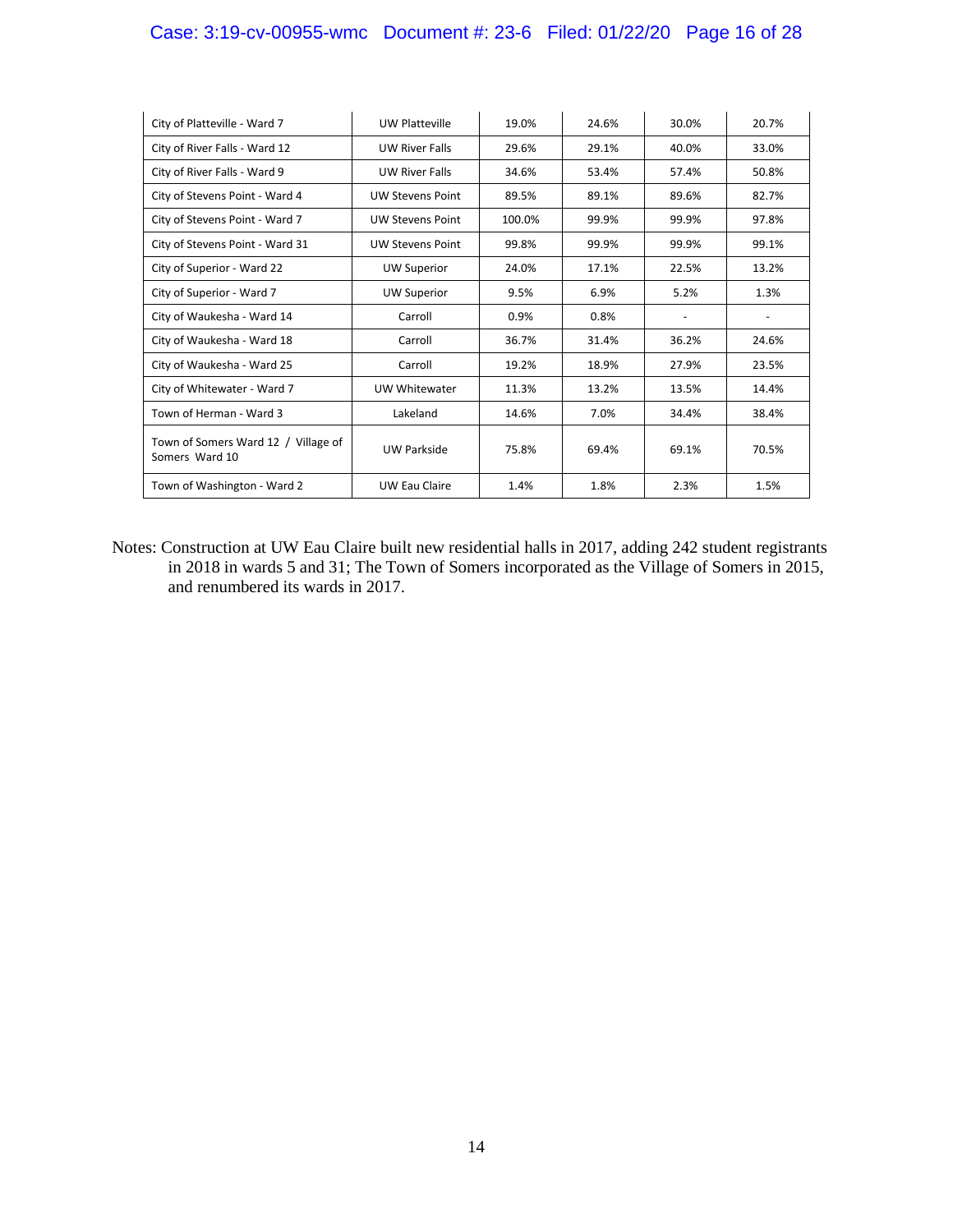# APPENDIX B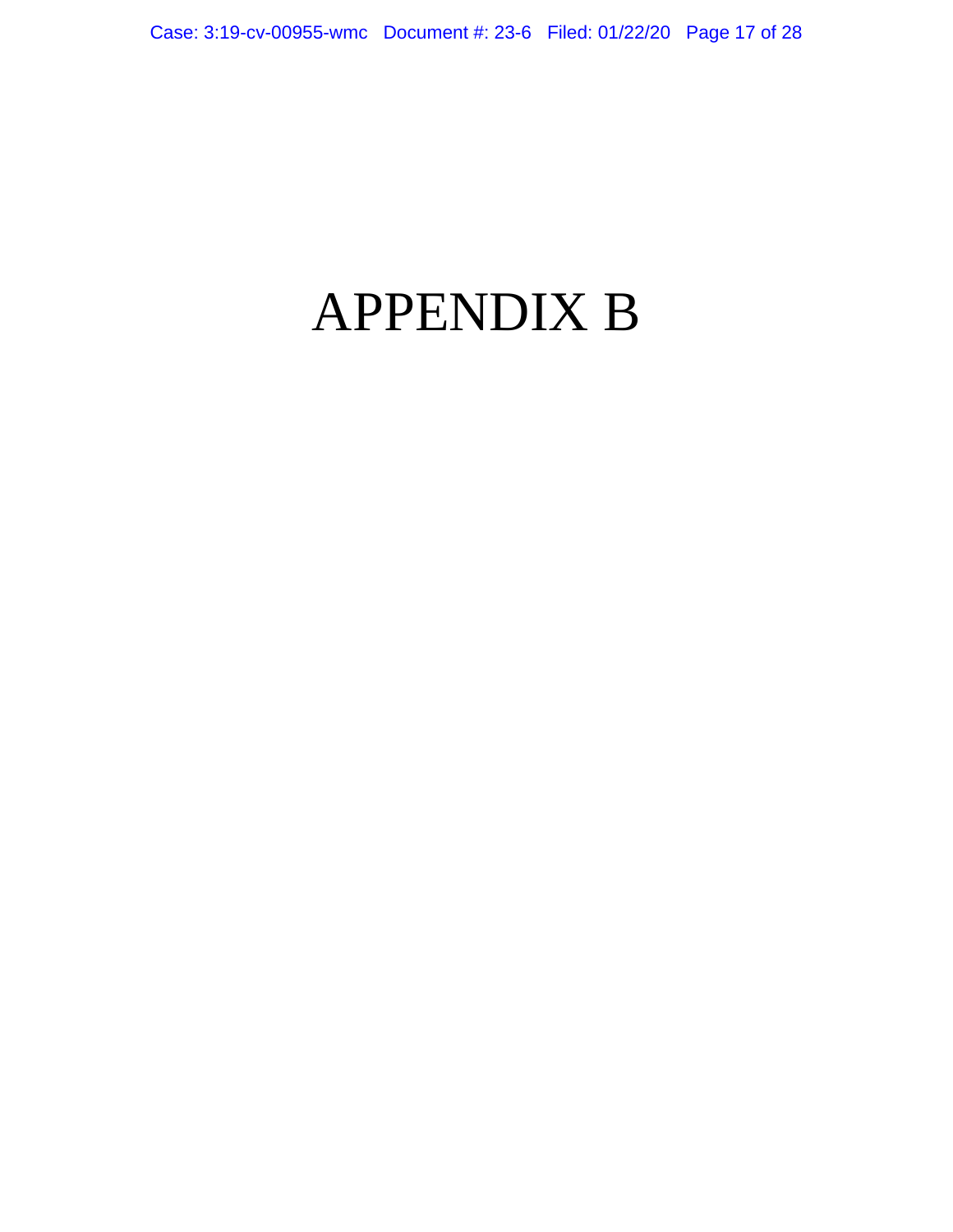# **Kenneth R. Mayer**

Department of Political Science Phone: 608-263-2286 Affiliate, La Follette School of Public Affairs **Email:** krmayer@wisc.edu 110 North Hall / 1050 Bascom Mall University of Wisconsin – Madison Madison, WI 53706

## **Education**

Yale University, Department of Political Science, Ph.D., 1988. Yale University, Department of Political Science, M.A., M.Phil.,1987. University of California, San Diego, Department of Political Science, B.A., 1982.

#### **Positions Held**

University of Wisconsin, Madison. Department of Political Science. Professor, July 2000-present. Associate Professor, June 1996-June 2000. Assistant Professor, August 1989-May 1996. Fulbright-ANU Distinguished Chair in Political Science, Australian National University (Canberra,

- ACT), July-December 2006.
- Director, Data and Computation Center, College of Letters and Science, University of Wisconsin-Madison, June 1996-September 2003
- Consultant, The RAND Corporation, Washington DC, 1988-1994. Conducted study of acquisition reform, and the effects of acquisition policy on the defense industrial base. Performed computer simulations of U.S. strategic force posture and capabilities.
- Contract Specialist, Naval Air Systems Command, Washington D.C., 1985-1986. Responsible for cost and price analysis, contract negotiation, and contract administration for aerial target missile programs in the \$5 million - \$100 million range.

# **Awards**

- American Political Science Association, State Politics and Policy Section. Award for best Journal Article Published in the *American Journal of Political Science* in 2014. Awarded for Burden, Canon, Mayer, and Moynihan, "Election Laws, Mobilization, and Turnout."
- Robert H. Durr Award, from the Midwest Political Science Association, for Best Paper Applying Quantitative Methods to a Substantive Problem Presented at the 2013 Meeting. Awarded for Burden, Canon, Mayer, and Moynihan, **"**Election Laws and Partisan Gains."
- Leon Epstein Faculty Fellow, College of Letters and Science, 2012-2015
- UW Housing Honored Instructor Award, 2012, 2014, 2017, 2018
- Recipient, Jerry J. and Mary M. Cotter Award, College of Letters and Science, 2011-2012

Alliant Underkofler Excellence in Teaching Award, University of Wisconsin System, 2006 Pi Sigma Alpha Teaching Award, Fall 2006

- Vilas Associate, 2003-2004, University of Wisconsin-Madison Graduate School.
- 2002 Neustadt Award. Awarded by the Presidency Research Group of the American Political Science Association, for the best book published on the American presidency in 2001.
	- Awarded for *With the Stroke of a Pen: Executive Orders and Presidential Power*.
- Lilly Teaching Fellow, University of Wisconsin-Madison, 1993-1994.
- Interfraternity Council award for Outstanding Teaching, University of Wisconsin-Madison, 1993.
- Selected as one of the 100 best professors at University of Wisconsin-Madison, Wisconsin Student Association, March 1992.
- Olin Dissertation Fellow, Center for International Affairs, Harvard University, 1987-1988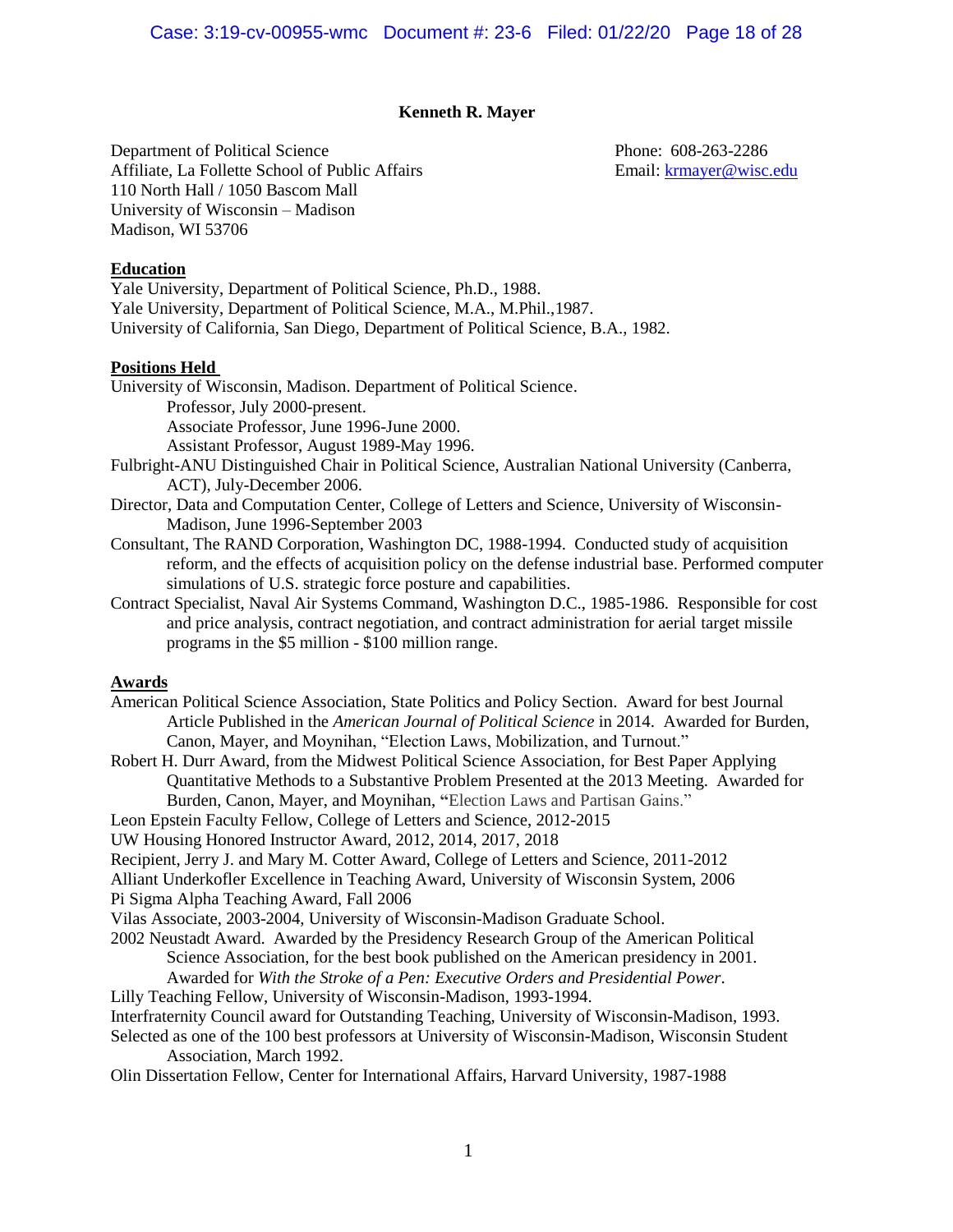# **Service as an Expert Witness**

- *Suresh Kumar v. Frisco Independent School District et al.*, No,4:19-cv-00284 (E.D. Tex.), voting rights (2019)
- *Vaughan v. Lewisville Independent School District*, No. 4:19-cv-00109 (E.D. Texas), voting rights (2019).
- *Dwight et al. v Raffensperger*, No: 1:18-cv-2869-RWS (N.D. Ga.), redistricting, voting rights (2018).
- *Priorities U.S.A.et al. v. Missouri et al.,* No. 19AC-CC00226 (Circuit Court of Cole County, MO), voter ID (2018).
- *Tyson v. Richardson Independent School District*, No. 3:18-cv-00212 (N.D. Texas), voting rights (2018).
- *League of Women Voters of Michigan, et al. v. Johnson*, No. 2:17-cv-14148-DPH-SDD (S.D. Mich.), redistricting (2018).
- *One Wisconsin Institute, Inc., et al. v. Nichol, et al*., 198 F. Supp. 3d 896 (W.D. Wis.), voting rights (2016).

*Whitford et al. v. Gill et* al, 218 F. Supp. 3d 837, (W.D. Wis.), redistricting (2016).

- *Milwaukee NAACP et al. v. Scott Walker et. al*, N.W.2d 262 (Dane County WI Circuit Court), voter ID (2012).
- *Baldus et al. v. Brennan et al.,* 849 F. Supp. 2d 840 (E.D. Wis.), redistricting, voting rights (2012).
- *County of Kenosha v. City of Kenosha,* No. 22-CV-1813 *(*Kenosha County WI Circuit Court) municipal redistricting (2011).

*McComish et al. v Brewer et al.*. 2010 WL 2292213 (D. Ariz.), campaign finance (2009).

*Baumgart et al. v. Wendelberger et al.*, 2002 WL 34127471 (E.D. Wis.), redistricting (2002).

#### **Grants**

- "Analyzing Nonvoting and the Student Voting Experience in Wisconsin." Dane County (WI) Clerk, \$44,157. November 2016-December 2017. Additional support (\$30,000) provided by the Office of the Chancellor, UW-Madison.
- Campaign Finance Task Force, Stanford University and New York University, \$36,585. September 2016-August 2017.
- Participant and Board Member, 2016 White House Transition Project, PIs Martha Joynt Kumar (Towson State University) and Terry Sullivan (University of North Carolina-Chapel Hill).
- "How do You Know? The Structure of Presidential Advising and Error Correction in the White House." Graduate School Research Committee, University of Wisconsin, \$18,941. July 1, 2015-June 30, 2016.
- "Study and Recommendations for the Government Accountability Board Chief Inspectors' Statements and Election Incident Report Logs." \$43,234. Co-PI. With Barry C. Burden (PI), David T. Canon (co-PI), and Donald Moynihan (co-PI). October 2011-May 2012.
- "Public Funding in Connecticut Legislative Elections." Open Society Institute. September 2009- December 2010. \$55,000.
- "Early Voting and Same Day Registration in Wisconsin and Beyond." Co-PI. October 2008- September 2009. Pew Charitable Trusts. \$49,400. With Barry C. Burden (PI), David T. Canon (Co-PI), Kevin J. Kennedy (Co-PI), and Donald P. Moynihan (Co-PI).
- City of Madison, Blue Ribbon Commission on Clean Elections. Joyce Foundation, Chicago, IL. \$16,188. January-July 2008.
- "Wisconsin Campaign Finance Project: Public Funding in Connecticut State Legislative Elections." JEHT Foundation, New York, NY. \$84,735. November 2006-November 2007.
- "Does Public Election Funding Change Public Policy? Evaluating the State of Knowledge." JEHT Foundation, New York, NY. \$42,291. October 2005-April 2006.
- "Wisconsin Campaign Finance Project: Disseminating Data to the Academic, Reform, and Policy Communities." Joyce Foundation, Chicago, IL. \$20,900. September 2005- August 2006.
- "Enhancing Electoral Competition: Do Public Funding Programs for State and Local Elections Work?"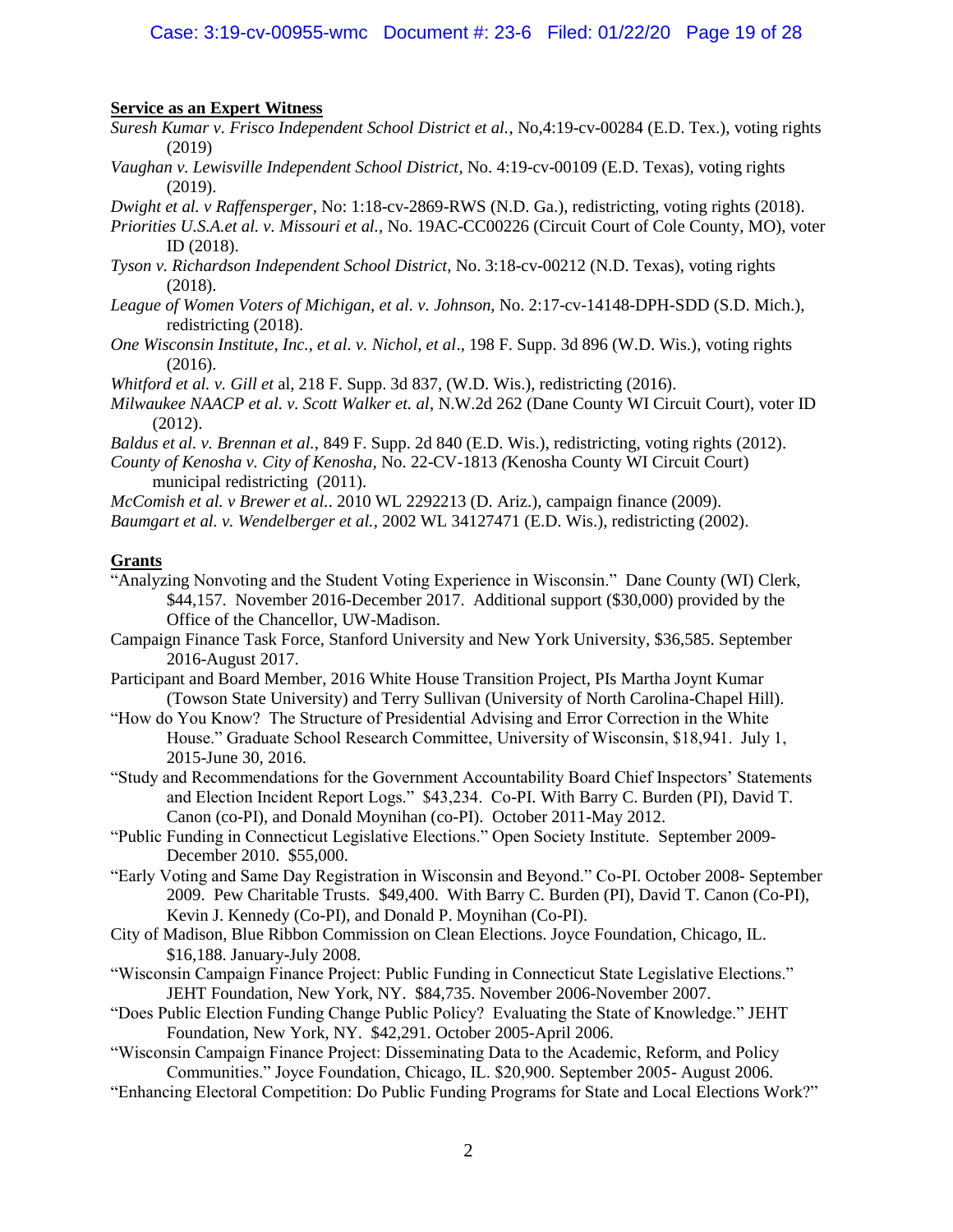# Case: 3:19-cv-00955-wmc Document #: 23-6 Filed: 01/22/20 Page 20 of 28

Smith Richardson Foundation, Westport, CT. \$129,611. December 2002-June 2005

- WebWorks Grant (implementation of web-based instructional technologies), Division of Information Technology, UW-Madison, \$1,000. November 1999.
- "Issue Advocacy in Wisconsin during the 1998 Election." Joyce Foundation, Chicago, IL. \$15,499. April 1999.
- Instructional Technology in the Multimedia Environment (IN-TIME) grant, Learning Support Services, University of Wisconsin. \$5,000. March 1997.
- "Public Financing and Electoral Competitiveness in the Minnesota State Legislature." Citizens' Research Foundation, Los Angeles, CA, \$2,000. May-November 1996.
- "The Reach of Presidential Power: Policy Making Through Executive Orders." National Science Foundation (SBR-9511444), \$60,004. September 1, 1995-August 31, 1998. Graduate School Research Committee, University of Wisconsin, \$21,965. Additional support provided by the Gerald R. Ford Library Foundation, the Eisenhower World Affairs Institute, and the Harry S. Truman Library Foundation.
- The Future of the Combat Aircraft Industrial Base." Changing Security Environment Project, John M. Olin Institute for Strategic Studies, Harvard University (with Ethan B. Kapstein). June 1993- January 1995. \$15,000.
- Hilldale Student Faculty Research Grant, College of Letters and Sciences, University of Wisconsin (with John M. Wood). 1992. \$1,000 (\$3,000 award to student)
- "Electoral Cycles in Federal Government Prime Contract Awards" March 1992 February 1995. National Science Foundation (SES-9121931), \$74,216. Graduate School Research Committee at the University of Wisconsin, \$2,600. MacArthur Foundation, \$2,500.
- C-SPAN In the Classroom Faculty Development Grant, 1991. \$500

#### **Professional and Public Service**

Education and Social and Behavioral Sciences Institutional Review Board, 2008-2014. Acting Chair, Summer 2011. Chair, May 2012- June 2014.

- Participant, U.S. Public Speaker Grant Program. United States Department of State (nationwide speaking tour in Australia, May 11-June 2, 2012).
- Expert Consultant, Voces de la Frontera. Milwaukee Aldermanic redistricting, (2011).
- Expert Consultant, Prosser for Supreme Court. Wisconsin Supreme Court election recount (2011).
- Chair, Blue Ribbon Commission on Clean Elections (Madison, WI), August 2007-April 2011.
- Consultant, Consulate of the Government of Japan (Chicago) on state politics in Illinois, Indiana, Minnesota, and Wisconsin, 2006-2011.
- Section Head, Presidency Studies, 2006 Annual Meeting of the American Political Science Association.
- Co-Chair, Committee on Redistricting, Supreme Court of Wisconsin, November 2003-December 2009.
- Section Head, Presidency and Executive Politics, 2004 Annual Meeting of the Midwest Political Science Association, Chicago, IL.
- Presidency Research Group (organized section of the American Political Science Association) Board, September 2002-present.
- Book Review Editor, *Congress and the Presidency*, 2001-2006.
- Editorial Board, *American Political Science Review*, September 2004-September 2007.

Consultant, Governor's Blue Ribbon Commission on Campaign Finance Reform (Wisconsin), 1997.

# **PUBLICATIONS**

#### **Books**

*Presidential Leadership: Politics and Policymaking*, 11<sup>th</sup> edition. Lanham, MD: Rowman and Littlefield, forthcoming 2019. With George C. Edwards, III and Steven J. Wayne. Previous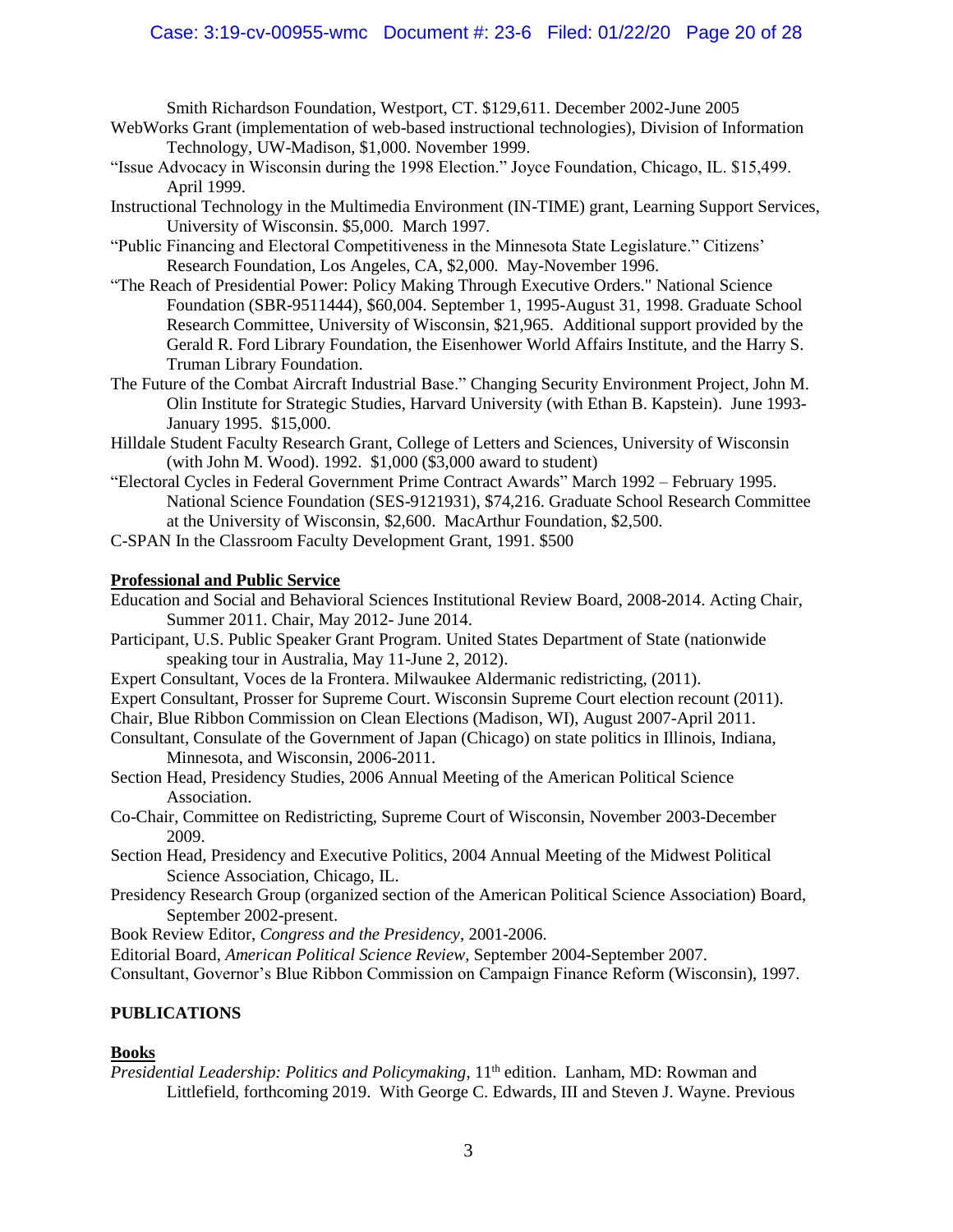## Case: 3:19-cv-00955-wmc Document #: 23-6 Filed: 01/22/20 Page 21 of 28

editions  $10<sup>th</sup>$  (2018).

- *The 2016 Presidential Elections: The Causes and Consequences of an Electoral Earthquake*. Lanham, MD: Lexington Press, 2017. Co-edited with Amnon Cavari and Richard J. Powell.
- The Enduring Debate: Classic and Contemporary Readings in American Government. 8<sup>th</sup> ed. New York: W.W. Norton & Co. 2017. Co-edited with David T. Canon and John Coleman. Previous editions 1<sup>st</sup> (1997), 2<sup>nd</sup> (2000), 3<sup>rd</sup> (2002), 4<sup>th</sup> (2006), 5<sup>th</sup> (2009), 6<sup>th</sup> (2011), 7<sup>th</sup> (2013).
- *Faultlines: Readings in American Government*, 5 th ed. New York: W.W. Norton & Co. 2017. Coedited with David T. Canon and John Coleman. Previous editions 1<sup>st</sup> (2004), 2<sup>nd</sup> (2007), 3<sup>rd</sup>  $(2011), 4<sup>th</sup> (2013).$
- *The 2012 Presidential Election: Forecasts, Outcomes, and Consequences*. Lanham, MD: Rowman and Littlefield, 2014. Co-edited with Amnon Cavari and Richard J. Powell.
- Readings in American Government, 7<sup>th</sup> edition. New York: W.W. Norton & Co. 2002. Co-edited with Theodore J. Lowi, Benjamin Ginsberg, David T. Canon, and John Coleman). Previous editions  $4<sup>th</sup>$  (1996),  $5<sup>th</sup>$  (1998),  $6<sup>th</sup>$  (2000).
- *With the Stroke of a Pen: Executive Orders and Presidential Power*. Princeton, NJ: Princeton University Press. 2001. Winner of the 2002 Neustadt Award from the Presidency Studies Group of the American Political Science Association, for the Best Book on the Presidency Published in 2001.
- *The Dysfunctional Congress? The Individual Roots of an Institutional Dilemma*. Boulder, CO: Westview Press. 1999. With David T. Canon.
- *The Political Economy of Defense Contracting*. New Haven: Yale University Press. 1991.

#### **Monographs**

- *2008 Election Data Collection Grant Program: Wisconsin Evaluation Report*. Report to the Wisconsin Government Accountability Board, September 2009. With Barry C. Burden, David T. Canon, Stéphane Lavertu, and Donald P. Moynihan.
- *Issue Advocacy in Wisconsin: Analysis of the 1998 Elections and A Proposal for Enhanced Disclosure*. September 1999.
- *Public Financing and Electoral Competition in Minnesota and Wisconsin*. Citizens' Research Foundation, April 1998.
- *Campaign Finance Reform in the States*. Report prepared for the Governor's Blue Ribbon Commission on Campaign Finance Reform (State of Wisconsin). February 1998. Portions reprinted in Anthony Corrado, Thomas E. Mann, Daniel Ortiz, Trevor Potter, and Frank J. Sorauf, ed., *Campaign Finance Reform: A Sourcebook.* Washington, D.C.: Brookings Institution, 1997.
- "Does Public Financing of Campaigns Work?" *Trends in Campaign Financing*. Occasional Paper Series, Citizens' Research Foundation, Los Angeles, CA. 1996. With John M. Wood.
- *The Development of the Advanced Medium Range Air-to-Air Missile: A Case Study of Risk and Reward in Weapon System Acquisition*. N-3620-AF. Santa Monica: RAND Corporation. 1993.
- *Barriers to Managing Risk in Large Scale Weapons System Development Programs*. N-4624-AF. Santa Monica: RAND Corporation. 1993. With Thomas K. Glennan, Jr., Susan J. Bodilly, Frank Camm, and Timothy J. Webb.

# **Articles**

- **"**Voter Identification and Nonvoting in Wisconsin Evidence from the 2016 Election." *Election Law Journal* 18:342-359 (2019). With Michael DeCrescenzo.
- "Waiting to Vote in the 2016 Presidential Election: Evidence from a Multi-county Study." *Political Research Quarterly* 71(2019). With Robert M. Stein, Christopher Mann, Charles Stewart III, et al.
- "Learning from Recounts." *Election Law Journal* 17:100-116 (No. 2, 2018). With Stephen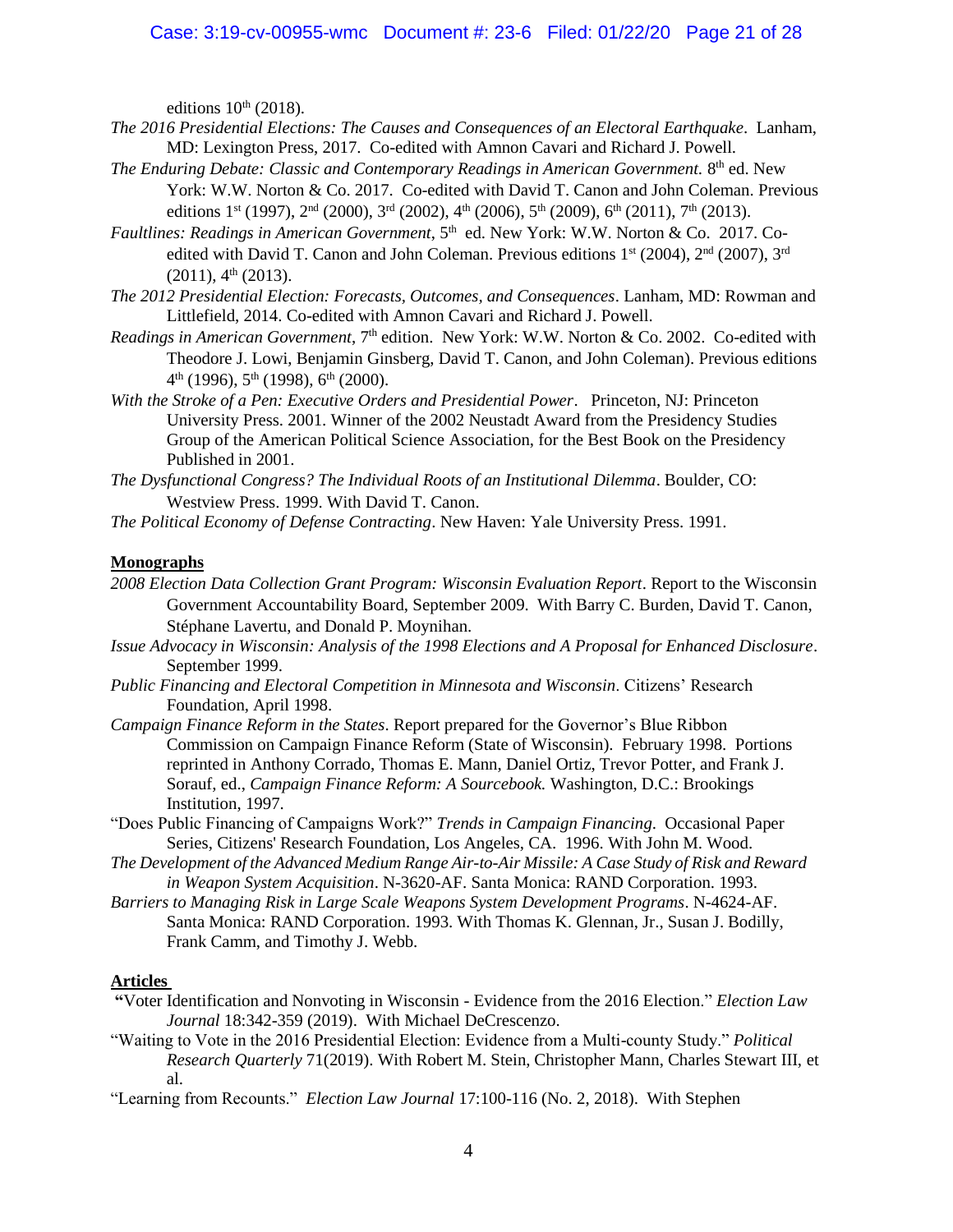Ansolabehere, Barry C. Burden, and Charles Stewart, III.

- "The Complicated Partisan Effects of State Election Laws." *Political Research Quarterly* 70:549-563 (No. 3, September 2017). With Barry C. Burden, David T. Canon, and Donald P. Moynihan.
- "What Happens at the Polling Place: Using Administrative Data to Look Inside Elections." *Public Administration Review* 77:354-364 (No. 3, May/June 2017). With Barry C. Burden, David T. Canon, Donald P. Moynihan, and Jacob R. Neiheisel.
- "Alien Abduction, and Voter Impersonation in the 2012 U.S. General Election Evidence from a Survey List Experiment." *Election Law Journal* 13:460-475 No.4, December 2014). With John S. Ahlquist and Simon Jackman.
- "Election Laws, Mobilization, and Turnout: The Unanticipated Consequences of Election Reform." *American Journal of Political Science*, 58:95-109 (No. 1, January 2014). With Barry C. Burden, David T. Canon, and Donald P. Moynihan. Winner of the State Politics and Politics Section of the American Political Science Association Award for the best article published in the *AJPS* in 2014.
- "Executive Power in the Obama Administration and the Decision to Seek Congressional Authorization for a Military Attack Against Syria: Implications for Theories of Unilateral Action." *Utah Law Review* 2014:821-841 (No. 4, 2014).
- "Public Election Funding: An Assessment of What We Would Like to Know." *The Forum* 11:365-485 (No. 3, 2013).
- "Selection Method, Partisanship, and the Administration of Elections." *American Politics Research*  41:903-936 (No. 6, November 2013). With Barry C. Burden, David T. Canon, Stéphane Lavertu, and Donald Moynihan.
- "The Effect of Administrative Burden on Bureaucratic Perception of Policies: Evidence from Election Administration." *Public Administration Review* 72:741-451 (No. 5, September/October 2012). With Barry C. Burden, David T. Canon, and Donald Moynihan.
- "Early Voting and Election Day Registration in the Trenches: Local Officials' Perceptions of Election Reform." *Election Law Journal* 10:89-102 (No. 2, 2011). With Barry C. Burden, David T. Canon, and Donald Moynihan.
- "Is Political Science Relevant? Ask an Expert Witness," *The Forum*: Vol. 8, No. 3, Article 6 (2010).
- "Thoughts on the Revolution in Presidency Studies," *Presidential Studies Quarterly* 39 (no. 4, December 2009).
- "Does Australia Have a Constitution? Part I Powers: A Constitution Without Constitutionalism." *UCLA Pacific Basin Law Journal* 25:228-264 (No. 2, Spring 2008). With Howard Schweber.
- "Does Australia Have a Constitution? Part II: The Rights Constitution." *UCLA Pacific Basin Law Journal* 25:265-355 (No. 2, Spring 2008). With Howard Schweber.
- *"*Public Election Funding, Competition, and Candidate Gender." *PS: Political Science and Politics*  XL:661-667 (No. 4,October 2007). With Timothy Werner.
- "Do Public Funding Programs Enhance Electoral Competition?" In Michael P. McDonald and John Samples, eds., *The Marketplace of Democracy: Electoral Competition and American Politics*  (Washington, DC: Brookings Institution Press, 2006). With Timothy Werner and Amanda Williams. Excerpted in Daniel H. Lowenstein, Richard L. Hasen, and Daniel P. Tokaji, *Election Law: Cases and Materials.* Durham, NC: Carolina Academic Press, 2008.
- "The Last 100 Days." *Presidential Studies Quarterly* 35:533-553 (No. 3, September 2005). With William Howell.
- "Political Reality and Unforeseen Consequences: Why Campaign Finance Reform is Too Important To Be Left To The Lawyers," *University of Richmond Law Review* 37:1069-1110 (No. 4, May 2003).
- "Unilateral Presidential Powers: Significant Executive Orders, 1949-1999." *Presidential Studies Quarterly* 32:367-386 (No. 2, June 2002). With Kevin Price.
- "Answering Ayres: Requiring Campaign Contributors to Remain Anonymous Would Not Resolve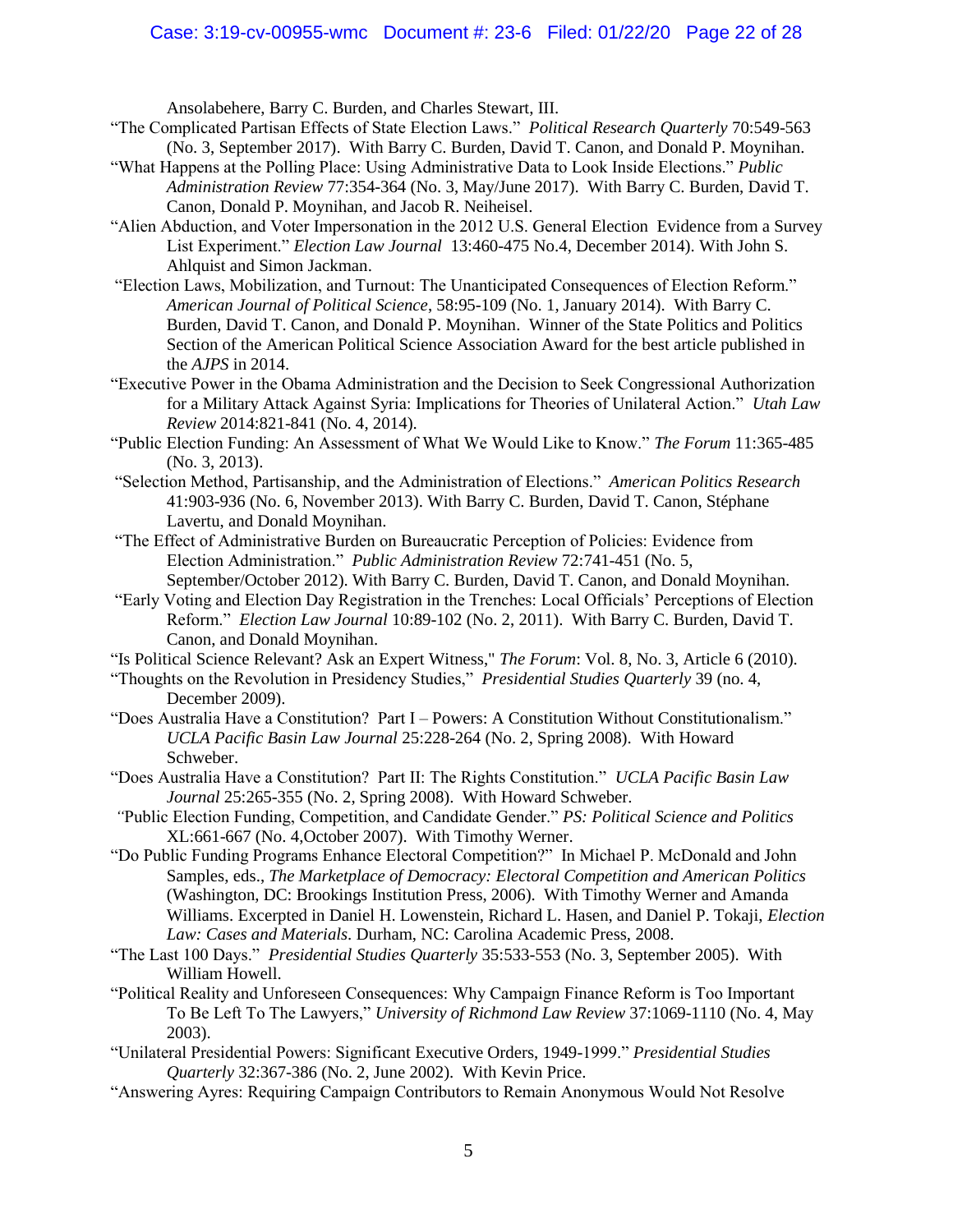# Case: 3:19-cv-00955-wmc Document #: 23-6 Filed: 01/22/20 Page 23 of 28

Corruption Concerns." *Regulation* 24:24-29 (No. 4, Winter 2001).

- "Student Attitudes Toward Instructional Technology in the Large Introductory US Government Course." *PS: Political Science and Politics* 33:597-604 (No. 3 September 2000). With John Coleman.
- "The Limits of Delegation the Rise and Fall of BRAC." *Regulation* 22:32-38 (No. 3, October 1999).
- "Executive Orders and Presidential Power." *The Journal of Politics* 61:445-466 (No.2, May 1999).
- "Bringing Politics Back In: Defense Policy and the Theoretical Study of Institutions and Processes." *Public Administration Review* 56:180-190 (1996). With Anne Khademian.
- "Closing Military Bases (Finally): Solving Collective Dilemmas Through Delegation." *Legislative Studies Quarterly*, 20:393-414 (No. 3, August 1995).
- "Electoral Cycles in Federal Government Prime Contract Awards: State-Level Evidence from the 1988 and 1992 Presidential Elections." *American Journal of Political Science* 40:162-185 (No. 1, February 1995).
- "The Impact of Public Financing on Electoral Competitiveness: Evidence from Wisconsin, 1964- 1990." *Legislative Studies Quarterly* 20:69-88 (No. 1, February 1995). With John M. Wood.
- "Policy Disputes as a Source of Administrative Controls: Congressional Micromanagement of the Department of Defense." *Public Administration Review* 53:293-302 (No. 4, July-August 1993).
- "Combat Aircraft Production in the United States, 1950-2000: Maintaining Industry Capability in an Era of Shrinking Budgets." *Defense Analysis* 9:159-169 (No. 2, 1993).

# **Book Chapters**

- "Is President Trump Conventionally Disruptive, or Unconventionally Destructive?" In *The 2016 Presidential Elections: The Causes and Consequences of an Electoral Earthquake*. Lanham, MD: Lexington Press, 2017. Co-edited with Amon Cavari and Richard J. Powell.
- "Lessons of Defeat: Republican Party Responses to the 2012 Presidential Election. In Amnon Cavari, Richard J. Powell, and Kenneth R. Mayer, eds.*The 2012 Presidential Election: Forecasts, Outcomes, and Consequences*. Lanham, MD: Rowman and Littlefield. 2014.
- "Unilateral Action." George C. Edwards, III, and William G. Howell, *Oxford Handbook of the American Presidency* (New York: Oxford University Press, 2009).
- "Executive Orders," in Joseph Bessette and Jeffrey Tulis, *The Constitutional Presidency*. Baltimore: Johns Hopkins University Press, 2009.
- "Hey, Wait a Minute: The Assumptions Behind the Case for Campaign Finance Reform." In Gerald C. Lubenow, ed., *A User's Guide to Campaign Finance Reform.* Lanham, MD: Rowman & Littlefield, 2001.
- "Everything You Thought You Knew About Impeachment Was Wrong." In Leonard V. Kaplan and Beverly I. Moran, ed., *Aftermath: The Clinton Impeachment and the Presidency in the Age of Political Spectacle.* New York: New York University Press. 2001. With David T. Canon.
- "The Institutionalization of Power." In Robert Y. Shapiro, Martha Joynt Kumar, and Lawrence R. Jacobs, eds. *Presidential Power: Forging the Presidency for the 21st Century*. New York: Columbia University Press, 2000. With Thomas J. Weko.
- "Congressional-DoD Relations After the Cold War: The Politics of Uncertainty." In *Downsizing Defense*, Ethan Kapstein ed. Washington DC: Congressional Quarterly Press. 1993.
- "Elections, Business Cycles, and the Timing of Defense Contract Awards in the United States." In Alex Mintz, ed. *The Political Economy of Military Spending*. London: Routledge. 1991.
- "Patterns of Congressional Influence In Defense Contracting." In Robert Higgs, ed., *Arms, Politics, and the Economy: Contemporary and Historical Perspectives*. New York: Holmes and Meier. 1990.

#### **Other**

"Campaign Finance: Some Basics." Bauer-Ginsberg Campaign Finance Task Force, Stanford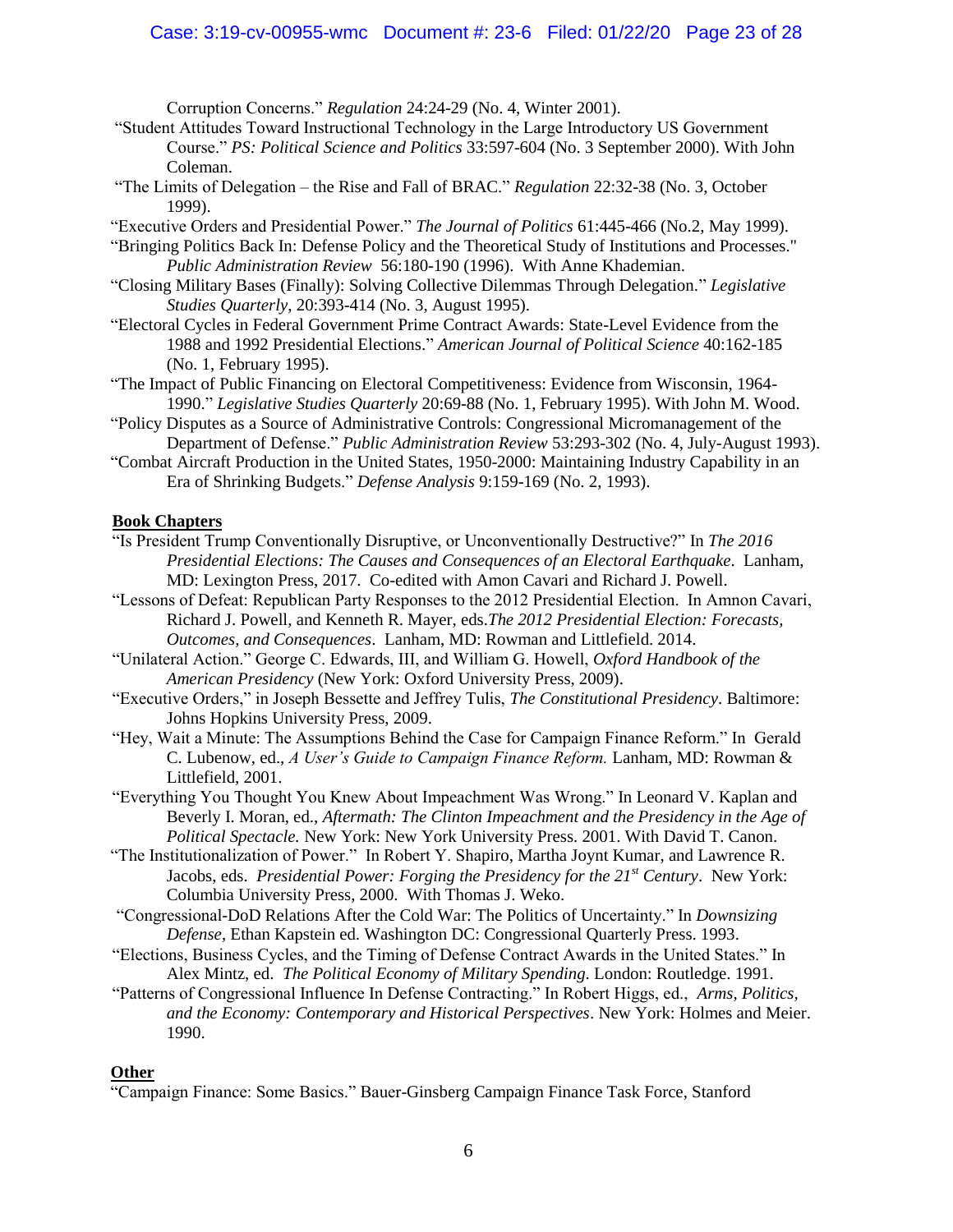# Case: 3:19-cv-00955-wmc Document #: 23-6 Filed: 01/22/20 Page 24 of 28

University. September 2017. With Elizabeth M. Sawyer.

- "The Wisconsin Recount May Have a Surprise in Store after All." *The Monkey Cage* (Washington Post), December 5, 2016. With Stephen Ansolabehere, Barry C. Burden, and Charles Stewart, III.
- Review of Jason K. Dempsey, *Our Army: Soldiers, Politicians, and American Civil-Military Relations*. *The Forum* 9 (No. 3, 2011).
- "Voting Early, but Not Often." *New York Times*, October 25, 2010. With Barry C. Burden.
- Review of John Samples, *The Fallacy of Campaign Finance Reform* and Raymond J. La Raja, *Small Change: Money, Political Parties, and Campaign Finance Reform*. *The Forum* 6 (No. 1, 2008).
- Review Essay, *Executing the Constitution: Putting the President Back Into the Constitution*, Christopher S, Kelley, ed.; *Presidents in Culture: The Meaning of Presidential Communication*, David Michael Ryfe; *Executive Orders and the Modern Presidency: Legislating from the Oval Office*, Adam L. Warber. In *Perspective on Politics* 5:635-637 (No. 3, September 2007).
- "The Base Realignment and Closure Process: Is It Possible to Make Rational Policy?" Brademas Center for the Study of Congress, New York University. 2007.
- "Controlling Executive Authority in a Constitutional System" (comparative analysis of executive power in the U.S. and Australia), manuscript, February 2007*.*
- "Campaigns, Elections, and Campaign Finance Reform." *Focus on Law Studies*, XXI, No. 2 (Spring 2006). American Bar Association, Division for Public Education.
- "Review Essay: Assessing The 2000 Presidential Election Judicial and Social Science Perspectives." *Congress and the Presidency* 29: 91-98 (No. 1, Spring 2002).
- Issue Briefs (Midterm Elections, Homeland Security; Foreign Affairs and Defense Policy; Education; Budget and Economy; Entitlement Reform) *2006 Reporter's Source Book*. Project Vote Smart. 2006. With Meghan Condon.
- "Sunlight as the Best Disinfectant: Campaign Finance in Australia." Democratic Audit of Australia, Australian National University. October 2006.
- "Return to the Norm," *Brisbane Courier-Mail*, November 10, 2006.
- "The Return of the King? Presidential Power and the Law," *PRG Report* XXVI, No. 2 (Spring 2004).
- Issue Briefs (Campaign Finance Reform, Homeland Security; Foreign Affairs and Defense Policy; Education; Budget and Economy; Entitlement Reform), *2004 Reporter's Source Book*. Project Vote Smart. 2004. With Patricia Strach and Arnold Shober.
- "Where's That Crystal Ball When You Need It? Finicky Voters and Creaky Campaigns Made for a Surprise Electoral Season. And the Fun's Just Begun." *Madison Magazine*. April 2002.
- "Capitol Overkill." *Madison Magazine*, July 2002.
- Issue Briefs (Homeland Security; Foreign Affairs and Defense Policy; Education; Economy, Budget and Taxes; Social Welfare Policy), *2002 Reporter's Source Book*. Project Vote Smart. 2002. With Patricia Strach and Paul Manna.
- "Presidential Emergency Powers." *Oxford Analytica Daily Brief*. December 18, 2001.
- "An Analysis of the Issue of Issue Ads." *Wisconsin State Journal*, November 7, 1999.
- "Background of Issue Ad Controversy." *Wisconsin State Journal*, November 7, 1999.
- "Eliminating Public Funding Reduces Election Competition." *Wisconsin State Journal*, June 27, 1999.
- Review of *Executive Privilege: The Dilemma of Secrecy and Democratic Accountability*, by Mark J. Rozell. *Congress and the Presidency* 24 (No. 1, 1997).
- "Like Marriage, New Presidency Starts In Hope." *Wisconsin State Journal*. March 31, 1996.
- Review of *The Tyranny of the Majority: Fundamental Fairness in Representative Democracy*, by Lani Guinier. *Congress and the Presidency* 21: 149-151 (No. 2, 1994).
- Review of *The Best Defense: Policy Alternatives for U.S. Nuclear Security From the 1950s to the 1990s*, by David Goldfischer. *Science, Technology, and Environmental Politics Newsletter* 6 (1994).
- Review of *The Strategic Defense Initiative*, by Edward Reiss. *American Political Science Review*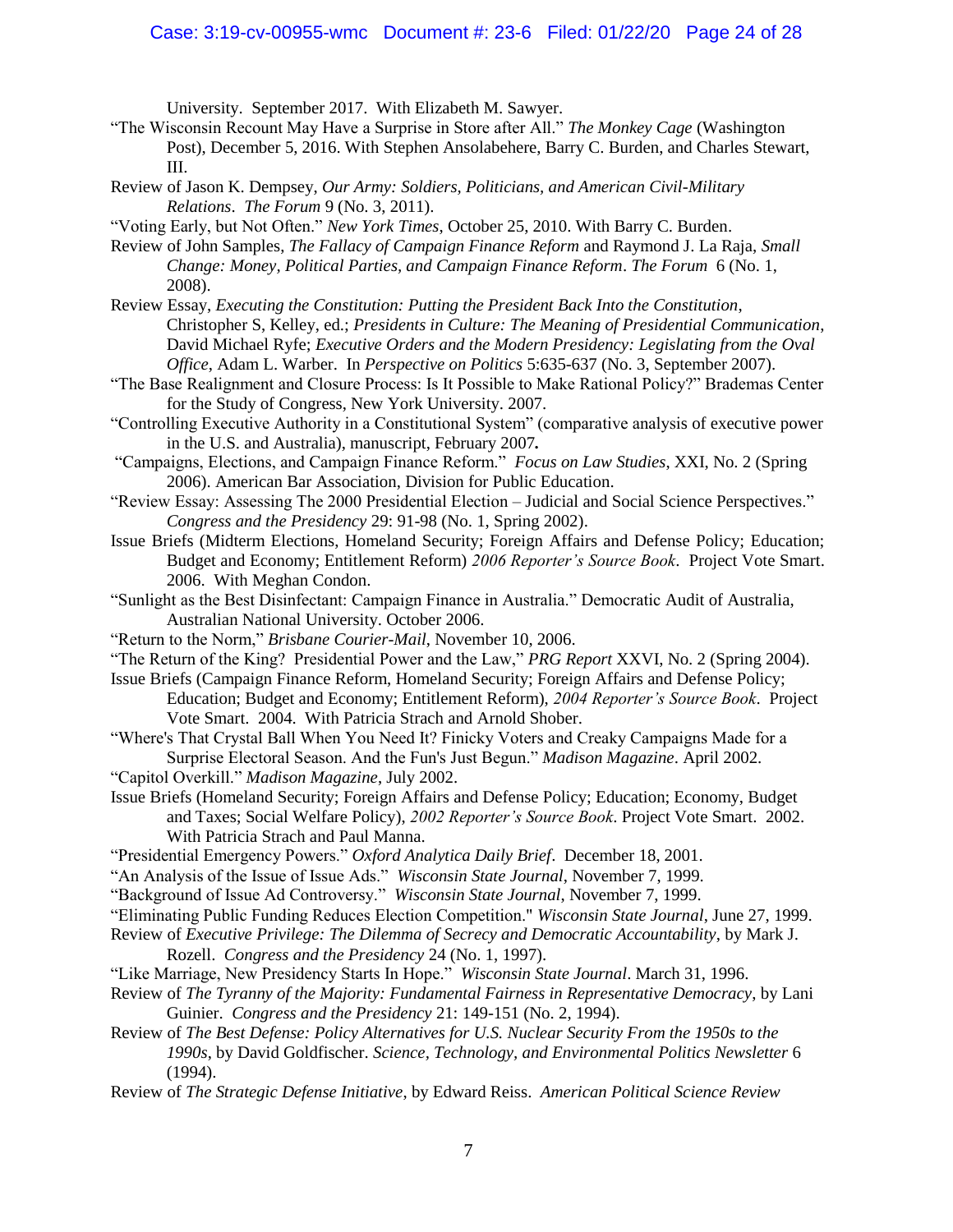# Case: 3:19-cv-00955-wmc Document #: 23-6 Filed: 01/22/20 Page 25 of 28

87:1061-1062 (No. 4, December 1993).

- Review of *The Political Economy of Defense: Issues and Perspectives*, Andrew L. Ross ed. *Armed Forces and Society* 19:460-462 (No. 3, April 1993)
- Review of *Space Weapons and the Strategic Defense Initiative*, by Crockett Grabbe. *Annals of the American Academy of Political and Social Science* 527: 193-194 (May 1993).
- "Limits Wouldn't Solve the Problem." *Wisconsin State Journal*, November 5, 1992. With David T. Canon.
- "Convention Ceded Middle Ground." *Wisconsin State Journal*, August 23, 1992.
- "CBS Economy Poll Meaningless." *Wisconsin State Journal*, February 3, 1992.
- "It's a Matter of Character: Pentagon Doesn't Need New Laws, it Needs Good People." *Los Angeles Times*, July 8, 1988.

#### **Conference Papers**

- "Voter Identification and Nonvoting in Wisconsin Evidence from the 2016 Election." Presented at the 2018 Annual Meeting of the Midwest Political Science Association, Chicago, IL April 5-8, 2018. With Michael G. DeCrescenzo.
- "Learning from Recounts." Presented at the Workshop on Electoral Integrity, San Francisco, CA, August 30, 2017, and at the 2017 Annual Meeting of the American Political Science Association, San Francisco, CA, August 31-September 3, 2017. With Stephen Ansolabehere, Barry C. Burden, and Charles Stewart, III.
- "What Happens at the Polling Place: Using Administrative Data to Understand Irregularities at the Polls." Conference on New Research on Election Administration and Reform, Massachusetts Institute of Technology, Cambridge, MA, June 8, 2015. With Barry C. Burden, David T. Canon, Donald P. Moynihan, and Jake R Neiheisel.
- "Election Laws and Partisan Gains: What are the Effects of Early Voting and Same Day Registration on the Parties' Vote Shares." 2013 Annual Meeting of the Midwest Political Science Association, Chicago, IL, April 11-14, 2013. Winner of the Robert H. Durr Award.
- "The Effect of Public Funding on Electoral Competition: Evidence from the 2008 and 2010 Cycles." Annual Meeting of the American Political Science Association, Seattle, WA, September 1-4, 2011. With Amnon Cavari.
- "What Happens at the Polling Place: A Preliminary Analysis in the November 2008 General Election." Annual Meeting of the American Political Science Association, Seattle, WA, September 1-4, 2011. With Barry C. Burden, David T. Canon, Donald P. Moynihan, and Jake R. Neiheisel.
- "Election Laws, Mobilization, and Turnout: The Unanticipated Consequences of Election Reform." 2010 Annual Meeting of the American Political Science Association, Washington, DC, September 2-5, 2010. With Barry C. Burden, David T. Canon, Stéphane Lavertu and Donald P. Moynihan.
- "Selection Methods, Partisanship, and the Administration of Elections. Annual Meeting of the Midwest Political Science Association, Chicago, IL, April 22-25, 2010. Revised version presented at the Annual Meeting of the European Political Science Association, June 16-19, 2011, Dublin, Ireland. With Barry C. Burden, David T. Canon, Stéphane Lavertu and Donald P. Moynihan.
- "The Effects and Costs of Early Voting, Election Day Registration, and Same Day Registration in the 2008 Elections." Annual Meeting of the American Political Science Association, Toronto, Canada, September 3-5, 2009. With Barry C. Burden, David T. Canon, and Donald P. Moynihan.
- "Comparative Election Administration: Can We Learn Anything From the Australian Electoral Commission?" Annual Meeting of the American Political Science Association, Chicago, IL, August 29-September 1, 2007.
- "Electoral Transitions in Connecticut: Implementation of Public Funding for State Legislative Elections." Annual Meeting of the American Political Science Association, Chicago, IL, August 29-September 1, 2007. With Timothy Werner.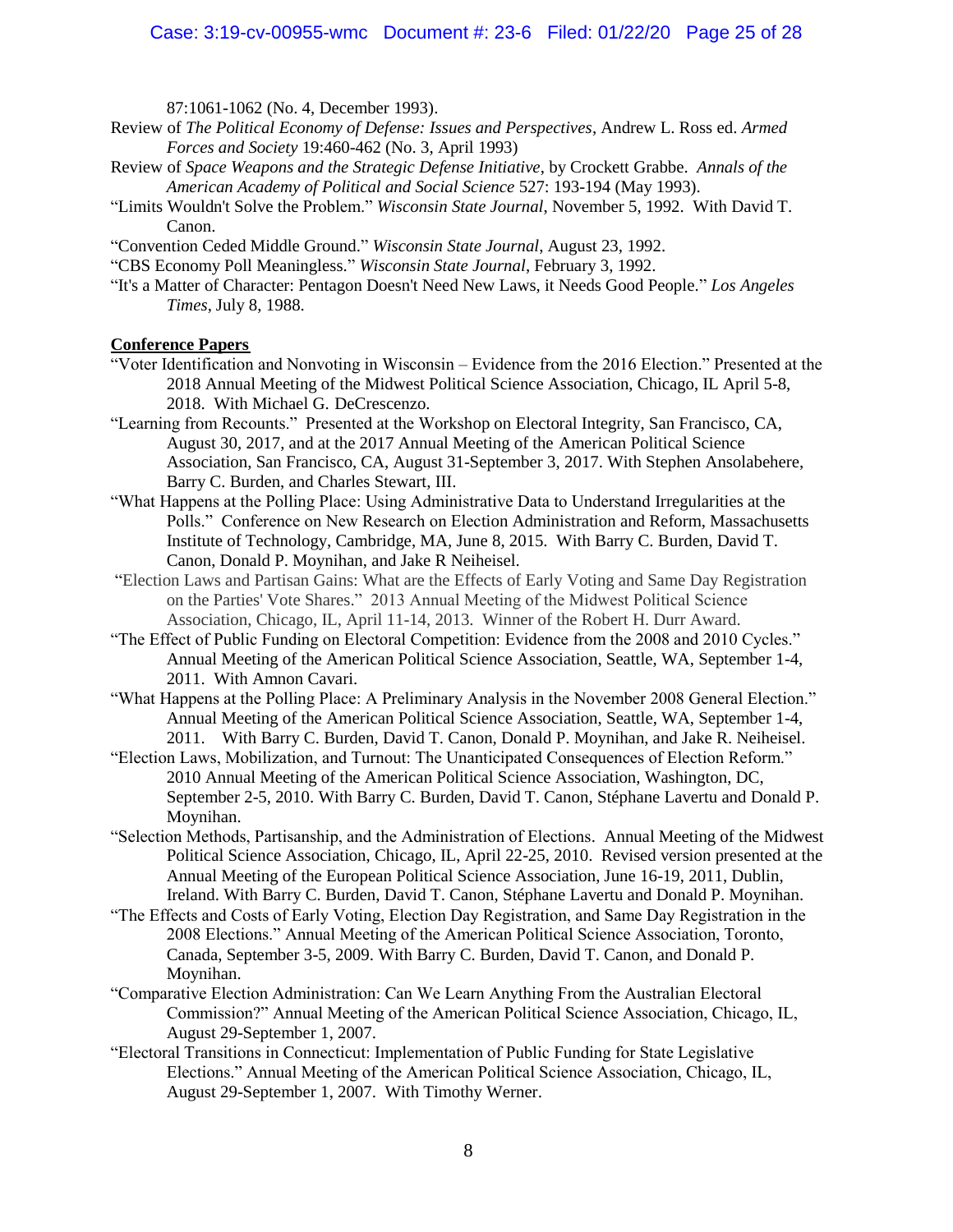- "Candidate Gender and Participation in Public Campaign Finance Programs." Annual Meeting of the Midwest Political Science Association, Chicago IL, April 7-10, 2005. With Timothy Werner.
- "Do Public Funding Programs Enhance Electoral Competition?" 4<sup>th</sup> Annual State Politics and Policy Conference," Akron, OH, April 30-May 1, 2004. With Timothy Werner and Amanda Williams.
- "The Last 100 Days." Annual Meeting of the American Political Science Association, Philadelphia, PA, August 28-31, 2003. With William Howell.
- "Hey, Wait a Minute: The Assumptions Behind the Case for Campaign Finance Reform." Citizens' Research Foundation Forum on Campaign Finance Reform, Institute for Governmental Studies, University of California Berkeley. August 2000.
- "The Importance of Moving First: Presidential Initiative and Executive Orders." Annual Meeting of the American Political Science Association, San Francisco, CA, August 28-September 1, 1996.
- "Informational vs. Distributive Theories of Legislative Organization: Committee Membership and Defense Policy in the House." Annual Meeting of the American Political Science Association, Washington, DC, September 2-5, 1993.
- "Department of Defense Contracts, Presidential Elections, and the Political-Business Cycle." Annual Meeting of the American Political Science Association, Washington, DC, September 2-5, 1993.
- "Problem? What Problem? Congressional Micromanagement of the Department of Defense." Annual Meeting of the American Political Science Association, Washington DC, August 29 - September 2, 1991.

# **Talks and Presentations**

- "Turnout Effects of Voter ID Laws." Rice University, March 23, 2018; Wisconsin Alumni Association, October 13, 2017. With Michael DeCrescenzo.
- "Informational and Turnout Effects of Voter ID Laws." Wisconsin State Elections Commission, December 12, 2017; Dane County Board of Supervisors, October 26, 2017. With Michael DeCrescenzo.
- "Voter Identification and Nonvoting in Wisconsin, Election 2016. American Politics Workshop, University of Wisconsin, Madison, November 24, 2017.
- "Gerrymandering: Is There A Way Out?" Marquette University. October 24, 2017.
- "What Happens in the Districting Room and What Happens in the Courtroom" Geometry of Redistricting Conference, University of Wisconsin-Madison October 12, 2017.
- "How Do You Know? The Epistemology of White House Knowledge." Clemson University, February 23, 2016.
- Roundtable Discussant, Separation of Powers Conference, School of Public and International Affairs, University of Georgia, February19-20, 2016.
- Campaign Finance Task Force Meeting, Stanford University, February 4, 2016.
- Discussant, "The Use of Unilateral Powers." American Political Science Association Annual Meeting, August 28-31, 2014, Washington, DC.
- Presenter, "Roundtable on Money and Politics: What do Scholars Know and What Do We Need to Know?" American Political Science Association Annual Meeting, August 28-September 1, 2013, Chicago, IL.
- Presenter, "Roundtable: Evaluating the Obama Presidency." Midwest Political Science Association Annual Meeting, April 11-14, 2012, Chicago, IL.
- Panel Participant, "Redistricting in the 2010 Cycle," Midwest Democracy Network,
- Speaker, "Redistricting and Election Administration," Dane County League of Women Voters, March 4, 2010.
- Keynote Speaker, "Engaging the Electorate: The Dynamics of Politics and Participation in 2008." Foreign Fulbright Enrichment Seminar, Chicago, IL, March 2008.
- Participant, Election Visitor Program, Australian Electoral Commission, Canberra, ACT, Australia. November 2007.
- Invited Talk, "Public Funding in State and Local Elections." Reed College Public Policy Lecture Series.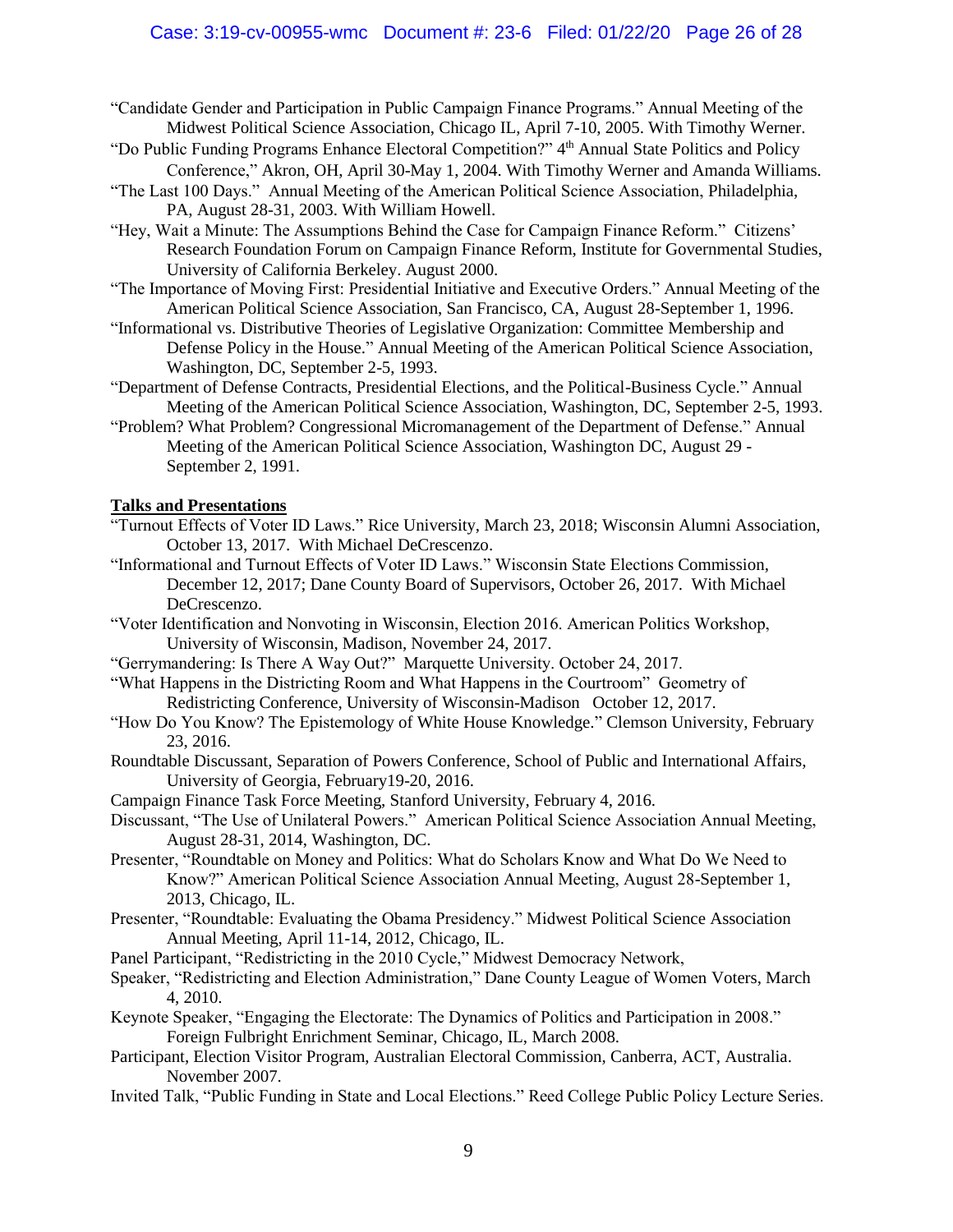# Case: 3:19-cv-00955-wmc Document #: 23-6 Filed: 01/22/20 Page 27 of 28

Portland, Oregon, March 19, 2007.

- Fulbright Distinguished Chair Lecture Tour, 2006. Public lectures on election administration and executive power. University of Tasmania, Hobart (TAS); Flinders University and University of South Australia, Adelaide (SA); University of Melbourne, Melbourne (VIC); University of Western Australia, Perth (WA); Griffith University and University of Queensland, Brisbane (QLD); Institute for Public Affairs, Sydney (NSW); The Australian National University, Canberra (ACT).
- Discussant, "Both Ends of the Avenue: Congress and the President Revisited," American Political Science Association Meeting, September 2-5, 2004, Chicago, IL.
- Presenter, "Researching the Presidency," Short Course, American Political Science Association Meeting, September 2-5, 2004, Chicago, IL.
- Discussant, Conference on Presidential Rhetoric, Texas A&M University, College Station, TX. February 2004.
- Presenter, "Author Meets Author: New Research on the Presidency," 2004 Southern Political Science Association Meeting, January 8-11, New Orleans, LA.
- Chair, "Presidential Secrecy," American Political Science Association Meeting, August 28-31,2003, Philadelphia, PA.
- Discussant, "New Looks at Public Approval of Presidents." Midwest Political Science Association Meeting, April 3-6, 2003, Chicago, IL.
- Discussant, "Presidential Use of Strategic Tools." American Political Science Association Meeting, August 28-September 1, 2002, Boston, MA.
- Chair and Discussant, "Branching Out: Congress and the President." Midwest Political Science Association Meeting, April 19-22, 2001, Chicago, IL.
- Invited witness, Committee on the Judiciary, Subcommittee on Commercial and Administrative Law, U.S. House of Representatives. *Hearing on Executive Order and Presidential Power*, Washington, DC. March 22, 2001.
- "The History of the Executive Order," Miller Center for Public Affairs, University of Virginia (with Griffin Bell and William Howell), January 26, 2001.
- Presenter and Discussant, Future Voting Technologies Symposium, Madison, WI May 2, 2000.
- Moderator, Panel on Electric Utility Reliability. Assembly Staff Leadership Development Seminar, Madison, WI. August 11, 1999.
- Chair, Panel on "Legal Aspects of the Presidency: Clinton and Beyond." Midwest Political Science Association Meeting, April 15-17, 1999, Chicago, IL.
- Session Moderator, National Performance Review Acquisition Working Summit, Milwaukee, WI. June 1995.
- American Politics Seminar, The George Washington University, Washington D.C., April 1995.
- Invited speaker, Defense and Arms Control Studies Program, Massachusetts Institute of Technology, Cambridge, MA, March 1994.
- Discussant, International Studies Association (Midwest Chapter) Annual Meeting, Chicago IL, October 29-30, 1993.
- Seminar on American Politics, Princeton University, January 16-17,1992.
- Conference on Defense Downsizing and Economic Conversion, October 4, 1991, Harvard University.
- Conference on Congress and New Foreign and Defense Policy Challenges, The Ohio State University, Columbus OH, September 21-22, 1990, and September 19-21, 1991.
- Presenter, "A New Look at Short Term Change in Party Identification," 1990 Meeting of the American Political Science Association, San Francisco, CA.

# **University and Department Service**

Cross-Campus Human Research Protection Program (HRPP) Advisory Committee, 2019-present. Athletic Board, 2014-present.

General Education Requirements Committee (Letters and Science), 1997-1998.